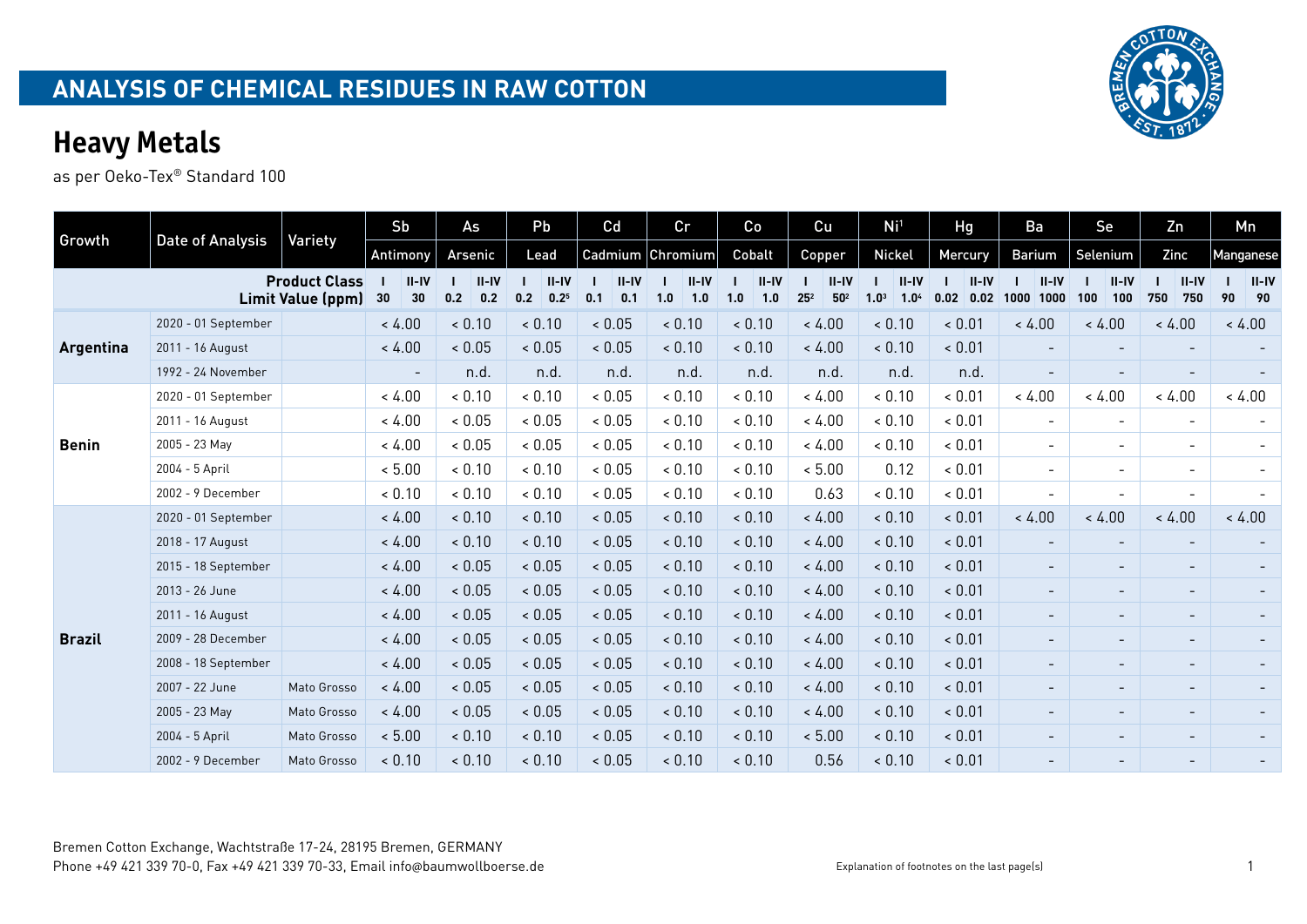|                 |                     |                                           | Sb       |               |            | As               |     | Pb                            | Cd     |                  |     | Cr               |     | Co               |                 | Cu                | Ni <sup>1</sup>                                 | Hg                        | Ba            |                          | Se       |                              |     | Zn                       |    | Mn              |
|-----------------|---------------------|-------------------------------------------|----------|---------------|------------|------------------|-----|-------------------------------|--------|------------------|-----|------------------|-----|------------------|-----------------|-------------------|-------------------------------------------------|---------------------------|---------------|--------------------------|----------|------------------------------|-----|--------------------------|----|-----------------|
| Growth          | Date of Analysis    | Variety                                   | Antimony |               |            | Arsenic          |     | Lead                          |        | Cadmium          |     | Chromium         |     | Cobalt           |                 | Copper            | <b>Nickel</b>                                   | Mercury                   | <b>Barium</b> |                          | Selenium |                              |     | Zinc                     |    | Manganese       |
|                 |                     | <b>Product Class</b><br>Limit Value (ppm) | 30       | $II-IV$<br>30 | 0.2        | $II - IV$<br>0.2 | 0.2 | $II - IV$<br>0.2 <sup>5</sup> | 0.1    | $II - IV$<br>0.1 | 1.0 | $II - IV$<br>1.0 | 1.0 | $II - IV$<br>1.0 | 25 <sup>2</sup> | $II-IV$<br>$50^2$ | $II-IV$<br>1.0 <sup>3</sup><br>1.0 <sup>4</sup> | $II-IV$<br>$0.02 \, 0.02$ | 1000          | $II - IV$<br>1000        | 100      | $II-IV$<br>100               | 750 | $II-IV$<br>750           | 90 | $ $ II-IV<br>90 |
|                 | 2015 - 18 September |                                           | < 4.00   |               | 0.05       |                  |     | < 0.05                        |        | < 0.05           |     | < 0.10           |     | < 0.10           |                 | < 4.00            | < 0.10                                          | 0.01                      |               | $\overline{\phantom{0}}$ |          |                              |     | $\overline{\phantom{a}}$ |    |                 |
| <b>Burkina</b>  | 2013 - 26 June      |                                           | < 4.00   |               | < 0.05     |                  |     | < 0.05                        |        | < 0.05           |     | < 0.10           |     | < 0.10           |                 | < 4.00            | 0.10                                            | < 0.01                    |               | $\overline{\phantom{a}}$ |          | $\overline{\phantom{0}}$     |     | $\overline{\phantom{a}}$ |    |                 |
| Faso            | 2009 - 28 December  |                                           | < 4.00   |               | < 0.05     |                  |     | < 0.05                        |        | < 0.05           |     | < 0.10           |     | < 0.10           |                 | < 4.00            | 0.10                                            | < 0.01                    |               | $\overline{\phantom{a}}$ |          | $\sim$                       |     | $\overline{\phantom{a}}$ |    |                 |
|                 | 2008 - 18 September |                                           | < 4.00   |               | < 0.05     |                  |     | ~ 0.05                        |        | < 0.05           |     | < 0.10           |     | < 0.10           |                 | < 4.00            | 0.10                                            | < 0.01                    |               | $\overline{\phantom{a}}$ |          | $\overline{\phantom{0}}$     |     | $\overline{\phantom{a}}$ |    |                 |
|                 | 2018 - 17 August    |                                           | < 4.00   |               | < 0.10     |                  |     | & 0.10                        |        | ${}< 0.05$       |     | < 0.10           |     | & 0.10           |                 | < 4.00            | < 0.10                                          | < 0.01                    |               | $\overline{\phantom{0}}$ |          | $\overline{\phantom{a}}$     |     | $\overline{\phantom{a}}$ |    |                 |
|                 | 2011 - 16 August    |                                           | < 4.00   |               | ${}< 0.05$ |                  |     | ${}< 0.05$                    |        | < 0.05           |     | < 0.10           |     | < 0.10           |                 | < 4.00            | & 0.10                                          | & 0.01                    |               | $\overline{\phantom{0}}$ |          | $\overline{\phantom{a}}$     |     | $\overline{\phantom{a}}$ |    |                 |
| <b>Cameroon</b> | 2009 - 28 December  |                                           | < 4.00   |               | ${}< 0.05$ |                  |     | ${}< 0.05$                    |        | < 0.05           |     | < 0.10           |     | & 0.10           |                 | < 4.00            | & 0.10                                          | & 0.01                    |               | $\overline{\phantom{0}}$ |          | $\overline{\phantom{a}}$     |     | $\overline{\phantom{a}}$ |    |                 |
|                 | 2005 - 23 May       |                                           | < 4.00   |               | & 0.05     |                  |     | & 0.05                        |        | ${}< 0.05$       |     | 0.10             |     | & 0.10           |                 | < 4.00            | & 0.10                                          | & 0.01                    |               | $\overline{\phantom{0}}$ |          | $\overline{\phantom{0}}$     |     | $\overline{\phantom{a}}$ |    |                 |
|                 | 2002 - 9 December   |                                           | < 0.10   |               | < 0.10     |                  |     | < 0.10                        |        | < 0.05           |     | < 0.10           |     | & 0.10           |                 | 0.56              | & 0.10                                          | & 0.01                    |               | $\overline{\phantom{0}}$ |          | $\overline{\phantom{0}}$     |     | $\overline{\phantom{a}}$ |    |                 |
|                 | 2015 - 18 September |                                           | < 4.00   |               | < 0.05     |                  |     | < 0.05                        |        | < 0.05           |     | < 0.10           |     | < 0.10           |                 | < 4.00            | 0.10                                            | & 0.01                    |               | $\overline{\phantom{0}}$ |          | $\qquad \qquad \blacksquare$ |     | $\overline{\phantom{a}}$ |    |                 |
|                 | 2013 - 26 June      |                                           | < 4.00   |               | 0.05       |                  |     | ~ 0.05                        |        | < 0.05           |     | < 0.10           |     | < 0.10           |                 | < 4.00            | 0.10                                            | ~ 0.01                    |               |                          |          | $\overline{\phantom{a}}$     |     | $\overline{\phantom{a}}$ |    |                 |
|                 | 2011 - 16 August    |                                           | < 4.00   |               | < 0.05     |                  |     | < 0.05                        |        | < 0.05           |     | < 0.10           |     | < 0.10           |                 | < 4.00            | < 0.10                                          | ~ 0.01                    |               |                          |          | $\overline{\phantom{a}}$     |     | $\overline{\phantom{a}}$ |    |                 |
|                 | 2009 - 28 December  |                                           | < 4.00   |               | < 0.05     |                  |     | < 0.05                        |        | < 0.05           |     | < 0.10           |     | < 0.10           |                 | < 4.00            | 0.10                                            | 0.01                      |               |                          |          |                              |     | $\overline{\phantom{a}}$ |    |                 |
|                 | 2008 - 18 September |                                           | < 4.00   |               | < 0.05     |                  |     | < 0.05                        |        | < 0.05           |     | < 0.10           |     | < 0.10           |                 | < 4.00            | < 0.10                                          | < 0.01                    |               |                          |          | $\overline{\phantom{0}}$     |     | $\overline{\phantom{a}}$ |    |                 |
| <b>Chad</b>     | 2007 - 22 June      |                                           | < 4.00   |               | 0.05       |                  |     | ${}< 0.05$                    | < 0.05 |                  |     | < 0.10           |     | < 0.10           |                 | < 4.00            | 0.10                                            | & 0.01                    |               |                          |          | $\overline{\phantom{0}}$     |     |                          |    |                 |
|                 | 2005 - 23 May       |                                           | < 4.00   |               | < 0.05     |                  |     | < 0.05                        |        | < 0.05           |     | < 0.10           |     | < 0.10           |                 | < 4.00            | 0.10                                            | < 0.01                    |               | Ξ.                       |          | $\overline{\phantom{0}}$     |     | $\overline{\phantom{a}}$ |    |                 |
|                 | 2004 - 5 April      |                                           | < 5.00   |               | < 0.10     |                  |     | < 0.10                        |        | < 0.05           |     | < 0.10           |     | < 0.10           |                 | < 5.00            | 0.10                                            | < 0.01                    |               | $\overline{\phantom{0}}$ |          | $\overline{\phantom{a}}$     |     | $\overline{\phantom{a}}$ |    |                 |
|                 | 2002 - 9 December   |                                           | < 0.10   |               | < 0.10     |                  |     | < 0.10                        |        | < 0.05           |     | < 0.10           |     | < 0.10           |                 | 1.37              | & 0.10                                          | < 0.01                    |               | $\overline{\phantom{0}}$ |          | $\overline{\phantom{a}}$     |     | $\overline{\phantom{a}}$ |    |                 |
|                 | 1998 - 26 Februar   |                                           |          | $\sim$        |            | n.d.             |     | n.d.                          |        | n.d.             |     | n.d.             |     | n.d.             |                 | n.d.              | n.d.                                            | n.d.                      |               | $\overline{\phantom{a}}$ |          | $\overline{\phantom{a}}$     |     | $\overline{\phantom{a}}$ |    |                 |
|                 | 1992 - 24 November  |                                           |          | $\sim$        |            | n.d.             |     | n.d.                          |        | n.d.             |     | n.d.             |     | n.d.             |                 | n.d.              | n.d.                                            | n.d.                      |               |                          |          |                              |     |                          |    |                 |

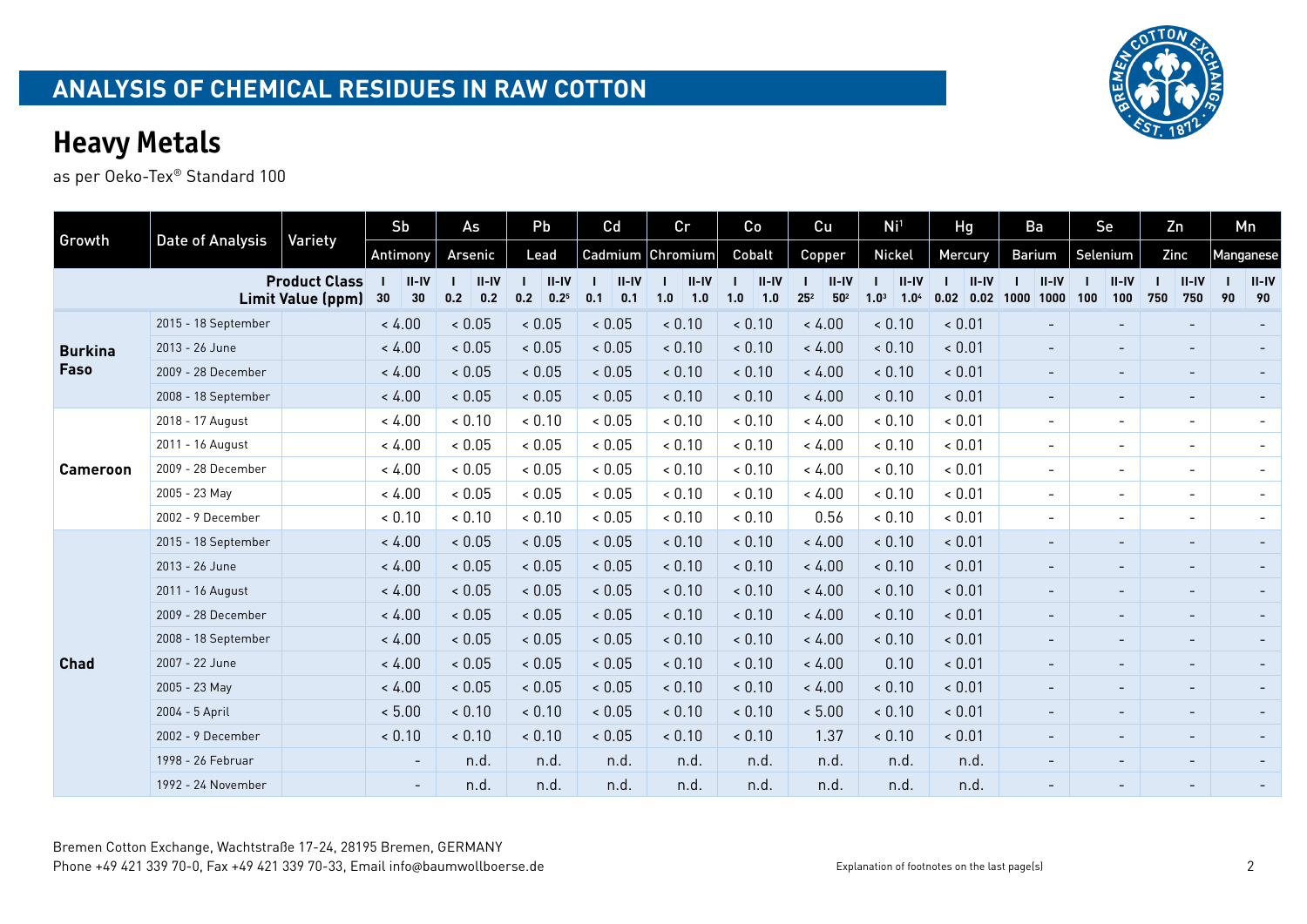|              |                     |                                           | Sb                       | As                      | Pb                          | Cd                    | Cr                    | Co                      | Cu                                       | Ni <sup>1</sup>                                 | <b>Hg</b>                   | Ba                       | Se                       | Zn                       | Mn        |                 |
|--------------|---------------------|-------------------------------------------|--------------------------|-------------------------|-----------------------------|-----------------------|-----------------------|-------------------------|------------------------------------------|-------------------------------------------------|-----------------------------|--------------------------|--------------------------|--------------------------|-----------|-----------------|
| Growth       | Date of Analysis    | Variety                                   | Antimony                 | Arsenic                 | Lead                        | Cadmium               | Chromium              | Cobalt                  | Copper                                   | <b>Nickel</b>                                   | Mercury                     | Barium                   | Selenium                 | Zinc                     | Manganese |                 |
|              |                     | <b>Product Class</b><br>Limit Value (ppm) | $II-IV$<br>30<br>30      | $II - IV$<br>0.2<br>0.2 | $II-IV$<br>0.2<br>$0.2^{5}$ | $II-IV$<br>0.1<br>0.1 | $II-IV$<br>1.0<br>1.0 | $II - IV$<br>1.0<br>1.0 | $II - IV$<br>$25^{2}$<br>$\mathbf{50}^2$ | $II-IV$<br>1.0 <sup>3</sup><br>1.0 <sup>4</sup> | $II-IV$<br>$0.02$ 0.02 1000 | $II - IV$<br>1000        | $II$ -IV<br>100<br>100   | $II-IV$<br>750<br>750    | 90        | $II - IV$<br>90 |
|              | 2018 - 17 August    |                                           | < 4.00                   | < 0.10                  | < 0.10                      | 0.05                  | & 0.10                | < 0.10                  | < 4.00                                   | 0.10                                            | < 0.01                      |                          |                          |                          |           |                 |
| <b>China</b> | 2015 - 18 September |                                           | < 4.00                   | < 0.05                  | < 0.05                      | < 0.05                | < 0.10                | < 0.10                  | < 4.00                                   | < 0.10                                          | < 0.01                      | -                        |                          |                          |           |                 |
|              | 2008 - 18 September | <b>ELS</b>                                | < 4.00                   | < 0.05                  | < 0.05                      | < 0.05                | < 0.10                | < 0.10                  | < 4.00                                   | < 0.10                                          | & 0.01                      | $\blacksquare$           |                          |                          |           |                 |
|              | 2020 - 17 December  | Giza 96                                   | < 4.00                   | & 0.10                  | & 0.10                      | < 0.05                | < 0.10                | < 0.10                  | < 4.00                                   | 0.10                                            | & 0.01                      | < 4.00                   | < 4.00                   | < 4.00                   | < 4.00    |                 |
|              | 2013 - 26 June      | Giza 88                                   | < 4.00                   | & 0.05                  | & 0.05                      | < 0.05                | < 0.10                | < 0.10                  | < 4.00                                   | 0.10                                            | & 0.01                      | $\overline{\phantom{a}}$ | $\overline{\phantom{a}}$ |                          |           |                 |
|              | 2011 - 16 August    | Giza 88                                   | < 4.00                   | & 0.05                  | & 0.05                      | < 0.05                | < 0.10                | & 0.10                  | < 4.00                                   | & 0.10                                          | & 0.01                      | $\blacksquare$           | $\overline{\phantom{a}}$ | $\overline{\phantom{a}}$ |           |                 |
|              | 2009 - 28 December  | Giza 88                                   | < 4.00                   | & 0.05                  | & 0.05                      | ${}< 0.05$            | < 0.10                | < 0.10                  | < 4.00                                   | 0.10                                            | & 0.01                      | $\overline{\phantom{a}}$ | $\overline{\phantom{a}}$ | $\overline{\phantom{a}}$ |           |                 |
| <b>Egypt</b> | 2008 - 18 September | Giza 86                                   | < 4.00                   | & 0.05                  | & 0.05                      | < 0.05                | < 0.10                | < 0.10                  | < 4.00                                   | 0.10                                            | & 0.01                      | $\overline{\phantom{0}}$ | $\overline{\phantom{a}}$ | $\overline{\phantom{a}}$ |           |                 |
|              | 2004 - 5 April      | Giza 70                                   | < 5.00                   | < 0.10                  | & 0.10                      | < 0.05                | < 0.10                | < 0.10                  | < 5.00                                   | & 0.10                                          | & 0.01                      | $\overline{\phantom{0}}$ | $\overline{\phantom{a}}$ | $\overline{\phantom{a}}$ |           |                 |
|              | 2004 - 5 April      | Giza 86                                   | < 5.00                   | & 0.10                  | & 0.10                      | < 0.05                | < 0.10                | < 0.10                  | < 5.00                                   | 0.10                                            | & 0.01                      | $\overline{\phantom{a}}$ | $\overline{\phantom{a}}$ | $\overline{\phantom{a}}$ |           |                 |
|              | 2002 - 9 December   | Giza 86                                   | < 0.10                   | < 0.10                  | & 0.10                      | < 0.05                | < 0.10                | < 0.10                  | 0.55                                     | 0.10                                            | & 0.01                      | $\overline{\phantom{0}}$ | $\overline{\phantom{0}}$ | $\overline{\phantom{a}}$ |           |                 |
|              | 2002 - 9 December   | Giza 88                                   | < 0.10                   | < 0.10                  | & 0.10                      | < 0.05                | < 0.10                | & 0.10                  | 0.38                                     | & 0.10                                          | & 0.01                      | $\overline{\phantom{0}}$ | $\overline{\phantom{0}}$ | $\overline{\phantom{a}}$ |           |                 |
|              | 2020 - 01 September |                                           | < 4.00                   | < 0.10                  | < 0.10                      | < 0.05                | < 0.10                | < 0.10                  | < 4.00                                   | 0.10                                            | & 0.01                      | < 4.00                   | < 4.00                   | < 4.00                   | < 4.00    |                 |
|              | 2018 - 17 August    |                                           | < 4.00                   | < 0.10                  | < 0.10                      | < 0.05                | < 0.10                | < 0.10                  | < 4.00                                   | < 0.10                                          | < 0.01                      |                          |                          | $\overline{\phantom{a}}$ |           |                 |
|              | 2015 - 18 September |                                           | < 4.00                   | & 0.05                  | < 0.05                      | < 0.05                | < 0.10                | < 0.10                  | < 4.00                                   | < 0.10                                          | < 0.01                      |                          |                          | $\overline{\phantom{a}}$ |           |                 |
|              | 2013 - 26 June      |                                           | < 4.00                   | < 0.05                  | < 0.05                      | < 0.05                | < 0.10                | < 0.10                  | < 4.00                                   | < 0.10                                          | < 0.01                      | $\overline{\phantom{0}}$ | $\overline{\phantom{a}}$ | $\overline{\phantom{a}}$ |           |                 |
| Greece       | 2011 - 16 August    |                                           | < 4.00                   | < 0.05                  | < 0.05                      | < 0.05                | < 0.10                | < 0.10                  | < 4.00                                   | < 0.10                                          | < 0.01                      |                          | $\overline{\phantom{a}}$ | $\overline{\phantom{a}}$ |           |                 |
|              | 2009 - 28 December  |                                           | < 4.00                   | & 0.05                  | < 0.05                      | < 0.05                | < 0.10                | < 0.10                  | < 4.00                                   | < 0.10                                          | < 0.01                      | $\overline{\phantom{0}}$ | $\overline{\phantom{a}}$ | $\overline{\phantom{a}}$ |           |                 |
|              | 2007 - 22 June      |                                           | < 4.00                   | < 0.05                  | < 0.05                      | < 0.05                | < 0.10                | < 0.10                  | < 4.00                                   | 0.12                                            | & 0.01                      |                          | $\overline{\phantom{a}}$ | $\overline{\phantom{a}}$ |           |                 |
|              | 2004 - 5 April      |                                           | < 5.00                   | < 0.10                  | < 0.10                      | < 0.05                | < 0.10                | < 0.10                  | < 5.00                                   | < 0.10                                          | < 0.01                      |                          | $\overline{\phantom{0}}$ | $\overline{\phantom{a}}$ |           |                 |
|              | 1992 - 24 November  |                                           | $\overline{\phantom{a}}$ | n.d.                    | n.d.                        | n.d.                  | n.d.                  | n.d.                    | n.d.                                     | n.d.                                            | n.d.                        |                          |                          |                          |           |                 |

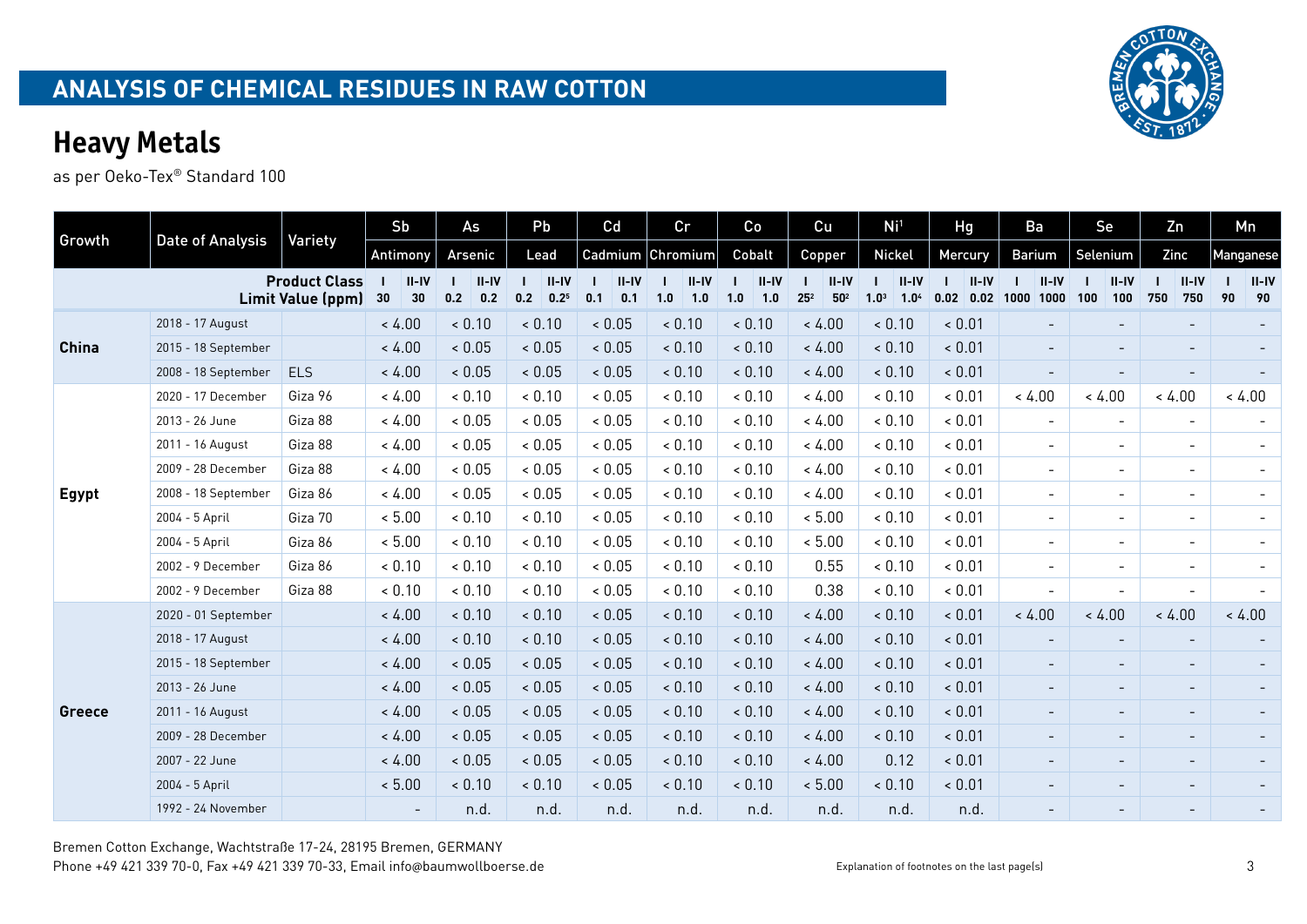|                    |                         |                                           | Sb                  | As                    | Pb                                   | Cd                    | cr                    | Co                    | Cu                                            | Ni <sup>1</sup>                                 | Hg                      | Ba                        | Se                           | Zn                       | Mn                    |
|--------------------|-------------------------|-------------------------------------------|---------------------|-----------------------|--------------------------------------|-----------------------|-----------------------|-----------------------|-----------------------------------------------|-------------------------------------------------|-------------------------|---------------------------|------------------------------|--------------------------|-----------------------|
| Growth             | <b>Date of Analysis</b> | Variety                                   | Antimony            | Arsenic               | Lead                                 |                       | Cadmium Chromium      | Cobalt                | <b>Copper</b>                                 | <b>Nickel</b>                                   | <b>Mercury</b>          | Barium                    | Selenium                     | Zinc                     | Manganese             |
|                    |                         | <b>Product Class</b><br>Limit Value (ppm) | $II-IV$<br>30<br>30 | $II-IV$<br>0.2<br>0.2 | $II - IV$<br>0.2<br>0.2 <sup>5</sup> | $II-IV$<br>0.1<br>0.1 | $II-IV$<br>1.0<br>1.0 | $II-IV$<br>1.0<br>1.0 | $II-IV$<br>25 <sup>2</sup><br>50 <sup>2</sup> | $II-IV$<br>1.0 <sup>3</sup><br>1.0 <sup>4</sup> | $II-IV$<br>0.02<br>0.02 | $II - IV$<br>1000<br>1000 | $II-IV$<br>100<br>100        | $II-IV$<br>750<br>750    | $II-IV$<br>90<br>- 90 |
|                    | 2020 - 17. Dezember     |                                           | < 4.00              | < 0.10                | < 0.10                               | < 0.05                | < 0.10                | < 0.10                | < 4.00                                        | < 0.10                                          | < 0.01                  | < 4.00                    | < 4.00                       | < 4.00                   | < 4.00                |
|                    | 2018 - 17 August        |                                           | < 4.00              | < 0.10                | < 0.10                               | < 0.05                | < 0.10                | < 0.10                | < 4.00                                        | < 0.10                                          | < 0.01                  |                           | $\overline{\phantom{0}}$     | $\overline{\phantom{0}}$ |                       |
|                    | 2015 - 18 September     |                                           | < 4.00              | < 0.05                | < 0.05                               | < 0.05                | < 0.10                | < 0.10                | < 4.00                                        | < 0.10                                          | < 0.01                  | $\overline{\phantom{a}}$  | $\qquad \qquad \blacksquare$ | $\overline{\phantom{a}}$ |                       |
|                    | 2013 - 26 June          |                                           | < 4.00              | < 0.05                | < 0.05                               | < 0.05                | 0.10                  | < 0.10                | < 4.00                                        | < 0.10                                          | < 0.01                  | $\overline{\phantom{a}}$  | $\qquad \qquad \blacksquare$ | $\overline{\phantom{a}}$ |                       |
|                    | 2011 - 16 August        |                                           | < 4.00              | < 0.05                | < 0.05                               | < 0.05                | 0.10                  | < 0.10                | < 4.00                                        | < 0.10                                          | < 0.01                  | -                         | $\qquad \qquad$              | $\overline{\phantom{a}}$ |                       |
| India              | 2009 - 28 December      |                                           | < 4.00              | < 0.05                | < 0.05                               | < 0.05                | < 0.10                | < 0.10                | < 4.00                                        | < 0.10                                          | < 0.01                  | $\overline{\phantom{0}}$  | $\overline{\phantom{0}}$     | $\overline{\phantom{a}}$ |                       |
|                    | 2008 - 18 September     | MCU-5                                     | < 4.00              | < 0.05                | < 0.05                               | < 0.05                | 0.10                  | < 0.10                | < 4.00                                        | < 0.10                                          | < 0.01                  | $\sim$                    | $\overline{\phantom{0}}$     | $\overline{\phantom{a}}$ |                       |
|                    | 2008 - 18 September     | $S-6$                                     | < 4.00              | < 0.05                | < 0.05                               | < 0.05                | < 0.10                | < 0.10                | < 4.00                                        | < 0.10                                          | < 0.01                  | $\sim$                    | $\overline{\phantom{0}}$     | $\overline{\phantom{a}}$ |                       |
|                    | 2007 - 22 June          | Mech-1                                    | < 4.00              | < 0.05                | < 0.05                               | < 0.05                | < 0.10                | < 0.10                | < 4.00                                        | < 0.10                                          | < 0.01                  | $\sim$                    | $\overline{\phantom{0}}$     | $\overline{\phantom{a}}$ |                       |
|                    | 2007 - 22 June          | Organic                                   | < 4.00              | < 0.05                | < 0.05                               | < 0.05                | 0.10                  | < 0.10                | < 4.00                                        | < 0.10                                          | < 0.01                  | $\overline{\phantom{a}}$  | $\overline{\phantom{a}}$     | $\overline{\phantom{a}}$ |                       |
|                    | 2007 - 22 June          | $S-6$                                     | < 4.00              | < 0.05                | < 0.05                               | < 0.05                | < 0.10                | < 0.10                | < 4.00                                        | < 0.10                                          | < 0.01                  | $\overline{\phantom{a}}$  | $\overline{\phantom{a}}$     | $\overline{\phantom{a}}$ |                       |
|                    | 2020 - 01 September     |                                           | < 4.00              | < 0.10                | & 0.10                               | ${}< 0.05$            | < 0.10                | < 0.10                | < 4.00                                        | & 0.10                                          | & 0.01                  | < 4.00                    | < 4.00                       | < 4.00                   | < 4.00                |
| <b>Ivory Coast</b> | 2018 - 17 August        |                                           | < 4.00              | < 0.10                | < 0.10                               | < 0.05                | < 0.10                | < 0.10                | < 4.00                                        | & 0.10                                          | & 0.01                  | $\overline{\phantom{a}}$  | $\overline{\phantom{0}}$     | $\overline{\phantom{a}}$ |                       |
|                    | 1992 - 24 November      |                                           | $\sim$              | n.d.                  | n.d.                                 | n.d.                  | n.d.                  | n.d.                  | n.d.                                          | n.d.                                            | n.d.                    | $\sim$                    | $\overline{\phantom{0}}$     | $\overline{\phantom{a}}$ |                       |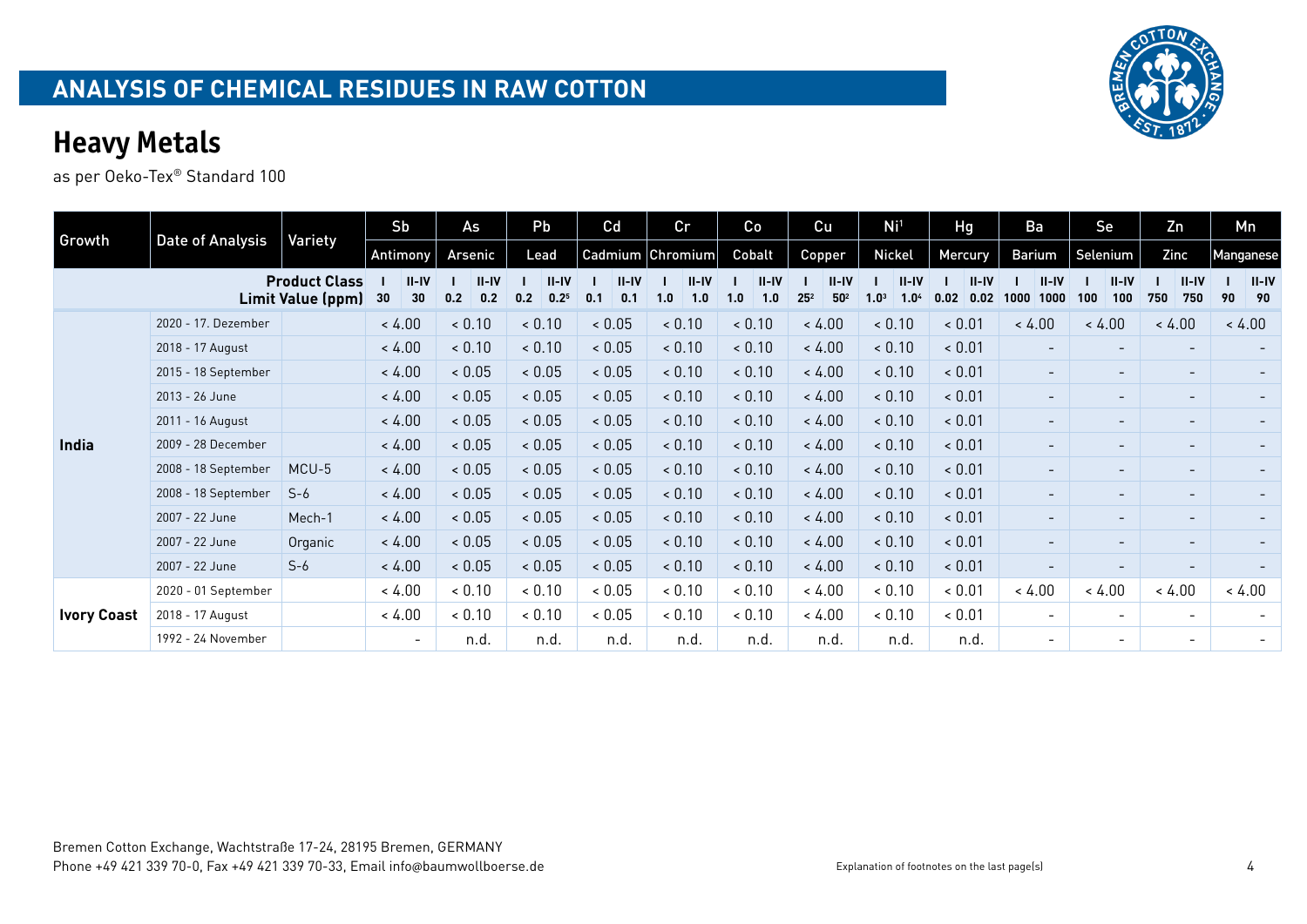| Growth        | Date of Analysis    | Variety                                   | Sb                  | As                    | Pb                                   | Cd                    | cr                    | Co                    | Cu                                            | Ni <sup>1</sup>                                 | Hg                      | Ba                       | Se                       | Zn                       | Mn                  |
|---------------|---------------------|-------------------------------------------|---------------------|-----------------------|--------------------------------------|-----------------------|-----------------------|-----------------------|-----------------------------------------------|-------------------------------------------------|-------------------------|--------------------------|--------------------------|--------------------------|---------------------|
|               |                     |                                           | Antimony            | Arsenic               | Lead                                 |                       | Cadmium Chromium      | Cobalt                | <b>Copper</b>                                 | <b>Nickel</b>                                   | Mercury                 | <b>Barium</b>            | Selenium                 | Zinc                     | Manganese           |
|               |                     | <b>Product Class</b><br>Limit Value (ppm) | $II-IV$<br>30<br>30 | $II-IV$<br>0.2<br>0.2 | $II - IV$<br>0.2 <sup>5</sup><br>0.2 | $II-IV$<br>0.1<br>0.1 | $II-IV$<br>1.0<br>1.0 | $II-IV$<br>1.0<br>1.0 | $II-IV$<br>25 <sup>2</sup><br>50 <sup>2</sup> | $II-IV$<br>1.0 <sup>3</sup><br>1.0 <sup>4</sup> | $II-IV$<br>0.02<br>0.02 | $II-IV$<br>1000<br>1000  | $II-IV$<br>100<br>100    | $II-IV$<br>750<br>750    | $II-IV$<br>90<br>90 |
|               | 2021 - 15 September | Pima                                      | < 4.00              | < 0.10                | < 0.10                               | < 0.05                | < 0.10                | 0.10                  | < 4.00                                        | < 0.10                                          | < 0.01                  | < 4.00                   | < 4.00                   | < 4.00                   | < 4.00              |
|               | 2018 - 17 August    | Acalpi                                    | < 4.00              | < 0.10                | < 0.10                               | < 0.05                | 0.10                  | < 0.10                | < 4.00                                        | < 0.10                                          | < 0.01                  | $\overline{\phantom{0}}$ | $\qquad \qquad$          | $\overline{\phantom{a}}$ |                     |
|               | 2013 - 26 June      | Acalpi                                    | < 4.00              | < 0.05                | < 0.05                               | < 0.05                | < 0.10                | < 0.10                | < 4.00                                        | < 0.10                                          | & 0.01                  | $\sim$                   | $\overline{\phantom{0}}$ | $\sim$                   |                     |
|               | 2013 - 26 June      | Pima                                      | < 4.00              | < 0.05                | < 0.05                               | < 0.05                | 0.10                  | < 0.10                | < 4.00                                        | < 0.10                                          | < 0.01                  | $\overline{\phantom{0}}$ | $\overline{\phantom{a}}$ | $\sim$                   |                     |
|               | 2011 - 16 August    | Pima Organic                              | < 4.00              | < 0.05                | < 0.05                               | < 0.05                | 0.10                  | < 0.10                | < 4.00                                        | < 0.10                                          | & 0.01                  | $\overline{\phantom{0}}$ | $\overline{\phantom{a}}$ | $\sim$                   |                     |
|               | 2009 - 28 December  |                                           | < 4.00              | < 0.05                | < 0.05                               | < 0.05                | 0.10                  | < 0.10                | < 4.00                                        | < 0.10                                          | < 0.01                  | $\overline{\phantom{0}}$ | $\overline{\phantom{0}}$ | $\sim$                   |                     |
| <b>Israel</b> | 2008 - 18 September | Acala                                     | < 4.00              | < 0.05                | < 0.05                               | < 0.05                | < 0.10                | < 0.10                | < 4.00                                        | < 0.10                                          | < 0.01                  | $\overline{\phantom{0}}$ | $\sim$                   | $\sim$                   |                     |
|               | 2007 - 22 June      | Acala                                     | < 4.00              | < 0.05                | < 0.05                               | < 0.05                | 0.10                  | < 0.10                | < 4.00                                        | 0.11                                            | < 0.01                  | $-$                      | $\sim$                   | $\overline{\phantom{a}}$ |                     |
|               | 2005 - 23 May       | Acala                                     | < 4.00              | < 0.05                | < 0.05                               | < 0.05                | < 0.10                | < 0.10                | < 4.00                                        | < 0.10                                          | < 0.01                  | ۰.                       | $\overline{\phantom{a}}$ | $\overline{\phantom{a}}$ |                     |
|               | 2005 - 23 May       | Pima                                      | < 4.00              | < 0.05                | < 0.05                               | < 0.05                | < 0.10                | < 0.10                | < 4.00                                        | < 0.10                                          | < 0.01                  | $\overline{\phantom{a}}$ | $\overline{\phantom{a}}$ | $\overline{\phantom{a}}$ |                     |
|               | 2004 - 5 April      | Pima                                      | < 5.00              | < 0.10                | < 0.10                               | < 0.05                | 0.10                  | < 0.10                | < 5.00                                        | < 0.10                                          | < 0.01                  | $\overline{\phantom{0}}$ | $\overline{\phantom{a}}$ | $\overline{\phantom{a}}$ |                     |
|               | 2004 - 5 April      | Acala                                     | < 5.00              | < 0.10                | < 0.10                               | < 0.05                | 0.10                  | 0.10                  | < 5.00                                        | 0.13                                            | < 0.01                  | $\overline{\phantom{a}}$ | $\overline{\phantom{0}}$ | $\overline{\phantom{a}}$ |                     |
|               | 2002 - 9 December   | Pima                                      | < 0.10              | < 0.10                | < 0.10                               | < 0.05                | 0.10                  | 0.10                  | 0.28                                          | < 0.10                                          | < 0.01                  | ۰.                       | $\overline{\phantom{a}}$ | $\overline{\phantom{a}}$ |                     |
|               | 1992 - 24 November  |                                           | $\sim$              | n.d.                  | n.d.                                 | n.d.                  | n.d.                  | n.d.                  | n.d.                                          | n.d.                                            | n.d.                    | $\sim$                   | $\overline{\phantom{0}}$ | $\overline{\phantom{0}}$ |                     |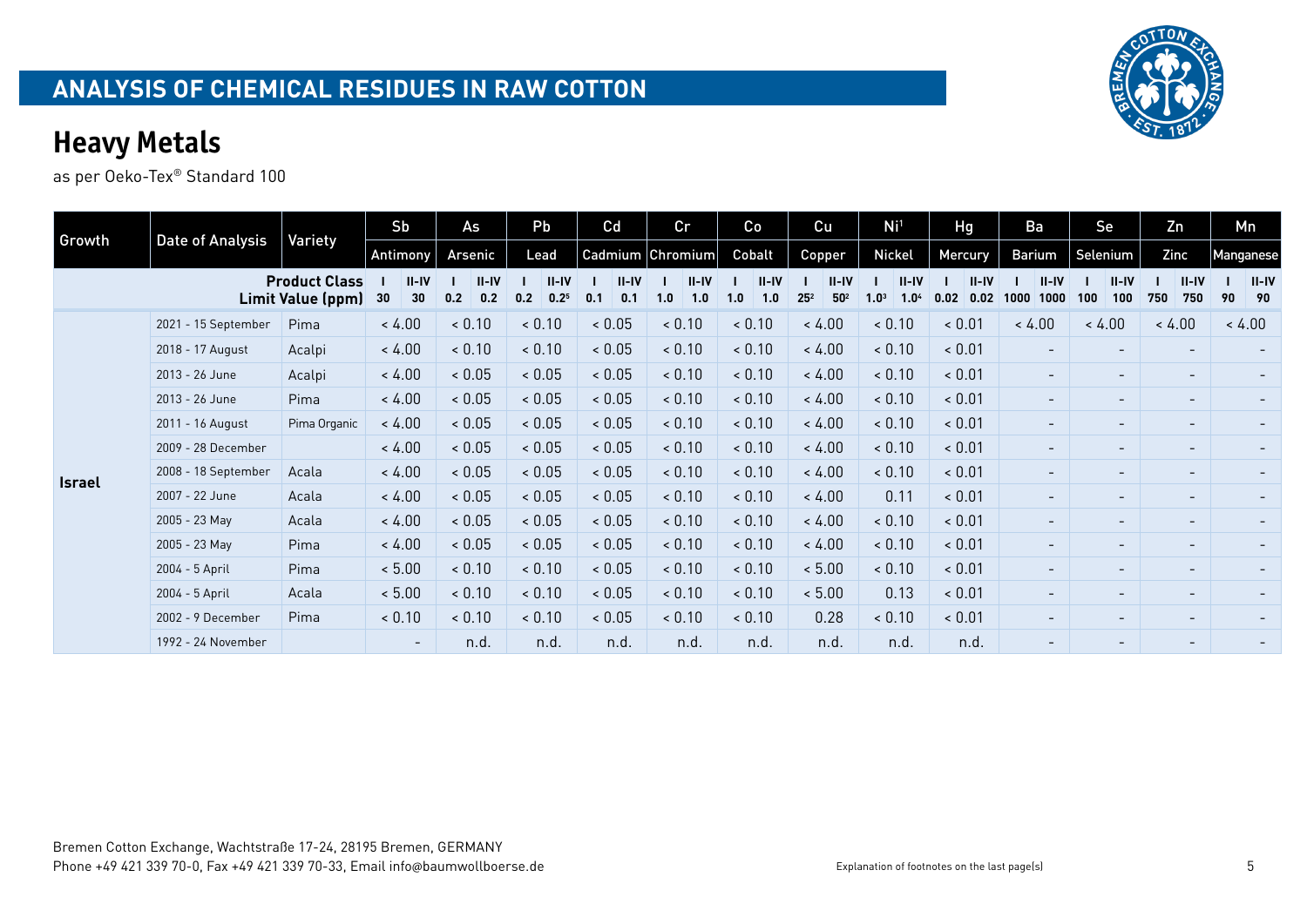|                |                     |                                           | Sb                    | As                      | Pb                                   | Cd                      | cr                      | Co                      | Cu                                            | Ni <sup>1</sup>                                 | Hg                        | Ba                        | Se                       | Zn                       | Mn        |                 |
|----------------|---------------------|-------------------------------------------|-----------------------|-------------------------|--------------------------------------|-------------------------|-------------------------|-------------------------|-----------------------------------------------|-------------------------------------------------|---------------------------|---------------------------|--------------------------|--------------------------|-----------|-----------------|
| Growth         | Date of Analysis    | Variety                                   | Antimony              | Arsenic                 | Lead                                 |                         | Cadmium Chromium        | Cobalt                  | Copper                                        | <b>Nickel</b>                                   | Mercury                   | <b>Barium</b>             | Selenium                 | Zinc                     | Manganese |                 |
|                |                     | <b>Product Class</b><br>Limit Value (ppm) | $II - IV$<br>30<br>30 | $II - IV$<br>0.2<br>0.2 | $II - IV$<br>0.2<br>0.2 <sup>5</sup> | $II - IV$<br>0.1<br>0.1 | $II - IV$<br>1.0<br>1.0 | $II - IV$<br>1.0<br>1.0 | $II-IV$<br>25 <sup>2</sup><br>50 <sup>2</sup> | $II-IV$<br>1.0 <sup>3</sup><br>1.0 <sup>4</sup> | $II - IV$<br>0.02<br>0.02 | $II - IV$<br>1000<br>1000 | $II-IV$<br>100<br>100    | $II-IV$<br>750<br>750    | 90        | $II - IV$<br>90 |
|                | 2020 - 17 December  |                                           | < 4.00                | < 0.10                  | < 0.10                               | ${}< 0.05$              | < 0.10                  | < 0.10                  | < 4.00                                        | < 0.10                                          | < 0.01                    | < 4.00                    | < 4.00                   | < 4.00                   | < 4.00    |                 |
|                | 2018 - 17 August    |                                           | < 4.00                | & 0.10                  | < 0.10                               | ${}< 0.05$              | < 0.10                  | < 0.10                  | < 4.00                                        | < 0.10                                          | & 0.01                    | $\sim$                    | $\sim$                   | $\overline{\phantom{a}}$ |           |                 |
|                | 2015 - 18 September |                                           | < 4.00                | < 0.05                  | < 0.05                               | ${}< 0.05$              | < 0.10                  | < 0.10                  | < 4.00                                        | < 0.10                                          | < 0.01                    | $\sim$                    | $\overline{\phantom{a}}$ | $\overline{\phantom{a}}$ |           |                 |
| Kazakhstan     | 2013 - 26 June      |                                           | < 4.00                | < 0.05                  | < 0.05                               | ${}< 0.05$              | < 0.10                  | < 0.10                  | < 4.00                                        | < 0.10                                          | < 0.01                    | $\sim$                    | $\overline{\phantom{a}}$ | $\overline{\phantom{a}}$ |           |                 |
|                | 2011 - 16 August    |                                           | < 4.00                | ${}< 0.05$              | ${}< 0.05$                           | ${}< 0.05$              | < 0.10                  | < 0.10                  | < 4.00                                        | < 0.10                                          | & 0.01                    | $\sim$                    | $\overline{\phantom{a}}$ | $\overline{\phantom{a}}$ |           |                 |
|                | 2009 - 28 December  |                                           | < 4.00                | ${}< 0.05$              | < 0.05                               | ${}< 0.05$              | < 0.10                  | < 0.10                  | < 4.00                                        | & 0.10                                          | & 0.01                    | $\sim$                    | $\overline{\phantom{a}}$ | $\overline{\phantom{a}}$ |           |                 |
|                | 2008 - 18 September |                                           | < 4.00                | ${}< 0.05$              | ${}< 0.05$                           | ${}< 0.05$              | < 0.10                  | < 0.10                  | < 4.00                                        | < 0.10                                          | & 0.01                    | $\sim$                    | $\overline{\phantom{0}}$ | $\overline{\phantom{a}}$ |           |                 |
|                | 2007 - 22 June      |                                           | < 4.00                | ${}< 0.05$              | ${}< 0.05$                           | ${}< 0.05$              | < 0.10                  | < 0.10                  | < 4.00                                        | 0.12                                            | < 0.01                    | $\sim$                    | $\sim$                   | $\overline{\phantom{a}}$ |           |                 |
| Kyrgyzstan     | 2011 - 16 August    |                                           | < 4.00                | ${}< 0.05$              | < 0.05                               | ${}< 0.05$              | < 0.10                  | < 0.10                  | < 4.00                                        | < 0.10                                          | < 0.01                    | $\overline{\phantom{0}}$  | $\overline{\phantom{0}}$ | $\overline{\phantom{a}}$ |           |                 |
|                | 2018 - 17 August    |                                           | < 4.00                | < 0.10                  | < 0.10                               | < 0.05                  | < 0.10                  | < 0.10                  | < 4.00                                        | < 0.10                                          | < 0.01                    |                           | $\overline{\phantom{a}}$ | $\overline{\phantom{0}}$ |           |                 |
|                | 2015 - 18 September |                                           | < 4.00                | < 0.05                  | < 0.05                               | < 0.05                  | < 0.10                  | < 0.10                  | < 4.00                                        | < 0.10                                          | < 0.01                    |                           |                          | $\qquad \qquad -$        |           |                 |
|                | 2009 - 28 December  |                                           | < 4.00                | < 0.05                  | < 0.05                               | < 0.05                  | < 0.10                  | < 0.10                  | < 4.00                                        | < 0.10                                          | < 0.01                    |                           | $\overline{\phantom{0}}$ | -                        |           |                 |
| Mali           | 2008 - 18 September |                                           | < 4.00                | < 0.05                  | < 0.05                               | < 0.05                  | < 0.10                  | < 0.10                  | < 4.00                                        | < 0.10                                          | < 0.01                    | $\overline{\phantom{a}}$  | $\overline{\phantom{a}}$ | $\overline{\phantom{a}}$ |           |                 |
|                | 2007 - 22 June      |                                           | < 4.00                | < 0.05                  | < 0.05                               | < 0.05                  | < 0.10                  | < 0.10                  | < 4.00                                        | < 0.10                                          | < 0.01                    |                           | Ξ.                       | $\overline{\phantom{0}}$ |           |                 |
|                | 2005 - 23 May       |                                           | < 4.00                | < 0.05                  | < 0.05                               | < 0.05                  | < 0.10                  | < 0.10                  | < 4.00                                        | < 0.10                                          | < 0.01                    | $\sim$                    | $\overline{\phantom{a}}$ | $\overline{\phantom{0}}$ |           |                 |
|                | 2004 - 5 April      |                                           | < 5.00                | < 0.10                  | < 0.10                               | < 0.05                  | < 0.10                  | & 0.10                  | < 5.00                                        | < 0.10                                          | < 0.01                    | $\overline{\phantom{a}}$  | $\overline{\phantom{0}}$ | $\overline{\phantom{a}}$ |           |                 |
|                | 2002 - 9 December   |                                           | < 0.10                | < 0.10                  | < 0.10                               | < 0.05                  | < 0.10                  | < 0.10                  | 0.50                                          | < 0.10                                          | & 0.01                    | $\sim$                    | $\sim$                   | -                        |           |                 |
| <b>Nigeria</b> | 2005 - 23 May       |                                           | < 4.00                | < 0.05                  | < 0.05                               | ${}< 0.05$              | < 0.10                  | < 0.10                  | < 4.00                                        | < 0.10                                          | < 0.01                    | $\sim$                    | $\blacksquare$           | $\overline{\phantom{a}}$ |           |                 |

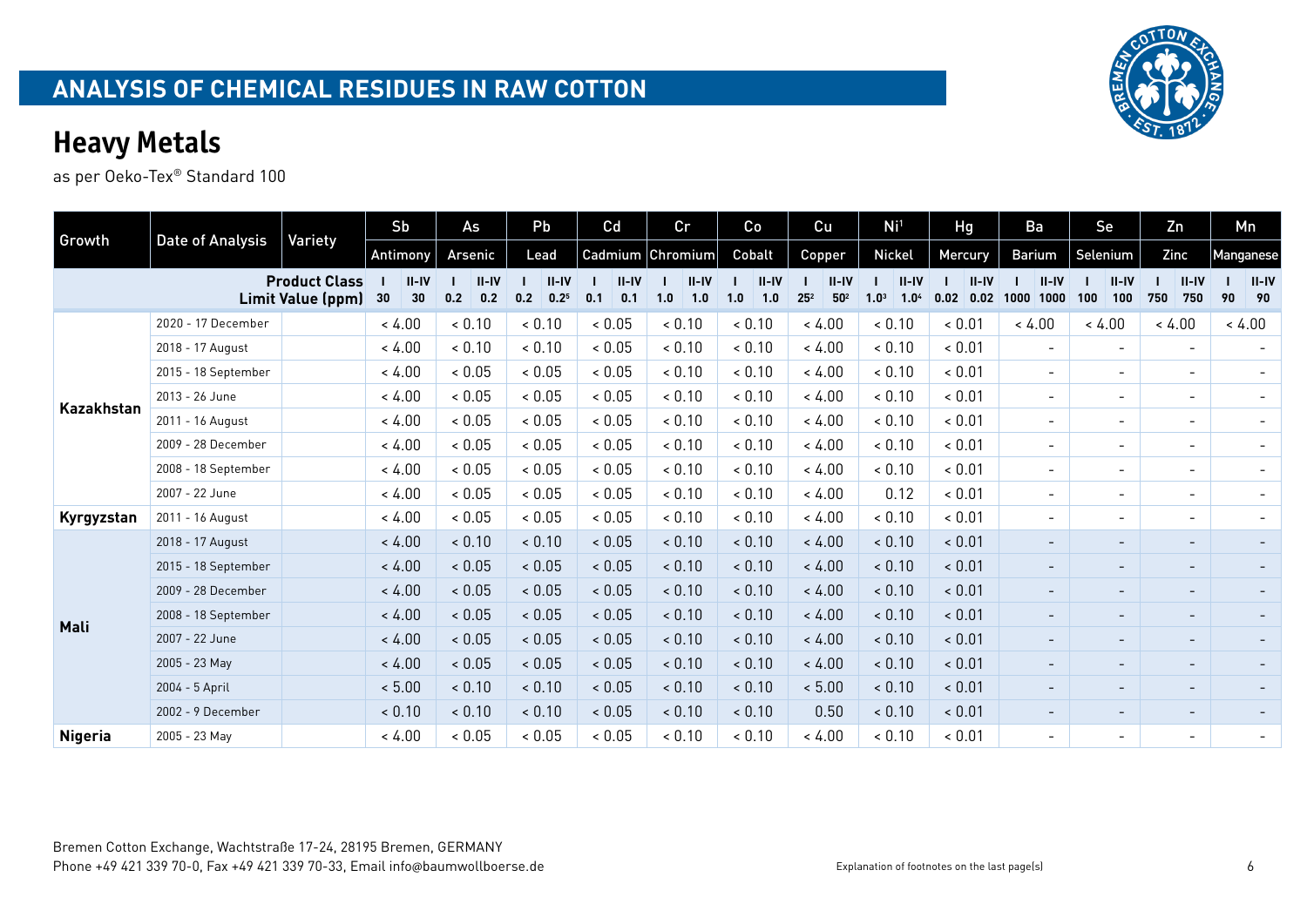| Growth          | Date of Analysis    | Variety                                          | Sb                  | As                      | Pb                                   | Cd                      | Cr                    | Co                    | Cu                                     | Ni <sup>1</sup>                                 | <b>Hg</b>               | Ba                       | Se                       | Zn                       | Mn                  |
|-----------------|---------------------|--------------------------------------------------|---------------------|-------------------------|--------------------------------------|-------------------------|-----------------------|-----------------------|----------------------------------------|-------------------------------------------------|-------------------------|--------------------------|--------------------------|--------------------------|---------------------|
|                 |                     |                                                  | Antimony            | Arsenic                 | Lead                                 |                         | Cadmium Chromium      | Cobalt                | Copper                                 | Nickel                                          | Mercury                 | Barium                   | Selenium                 | Zinc                     | Manganese           |
|                 |                     | <b>Product Class</b><br><b>Limit Value (ppm)</b> | $II-IV$<br>30<br>30 | $II - IV$<br>0.2<br>0.2 | $II - IV$<br>0.2 <sup>5</sup><br>0.2 | $II - IV$<br>0.1<br>0.1 | $II-IV$<br>1.0<br>1.0 | $II-IV$<br>1.0<br>1.0 | $II-IV$<br>$25^{2}$<br>50 <sup>2</sup> | $II-IV$<br>1.0 <sup>3</sup><br>1.0 <sup>4</sup> | $II-IV$<br>0.02<br>0.02 | $II-IV$<br>1000<br>1000  | $II-IV$<br>100<br>100    | $II-IV$<br>750<br>750    | $II-IV$<br>90<br>90 |
|                 | 2021 - July 12      |                                                  | < 4.00              | < 0.10                  | < 0.10                               | < 0.05                  | < 0.10                | < 0.10                | < 4.00                                 | < 0.10                                          | < 0.01                  | < 4.00                   | < 4.00                   | < 4.00                   | < 4.00              |
|                 | 2018 - 17 August    |                                                  | < 4.00              | < 0.10                  | 0.10                                 | < 0.05                  | < 0.10                | < 0.10                | < 4.00                                 | < 0.10                                          | < 0.01                  | $\overline{\phantom{a}}$ | $\overline{\phantom{a}}$ | $\overline{\phantom{a}}$ |                     |
|                 | 2015 - 18 September |                                                  | < 4.00              | < 0.05                  | < 0.05                               | < 0.05                  | < 0.10                | < 0.10                | < 4.00                                 | < 0.10                                          | < 0.01                  | $\sim$                   | $\overline{\phantom{a}}$ | $\sim$                   |                     |
| <b>Pakistan</b> | 2013 - 26 June      |                                                  | < 4.00              | < 0.05                  | < 0.05                               | 0.05                    | < 0.10                | < 0.10                | < 4.00                                 | < 0.10                                          | < 0.01                  | $\sim$                   | $\overline{\phantom{a}}$ | $\sim$                   |                     |
|                 | 2011 - 16 August    |                                                  | < 4.00              | < 0.05                  | < 0.05                               | < 0.05                  | < 0.10                | < 0.10                | < 4.00                                 | < 0.10                                          | < 0.01                  | $\overline{\phantom{a}}$ | $\overline{\phantom{a}}$ | $\sim$                   |                     |
|                 | 2009 - 28 December  |                                                  | < 4.00              | < 0.05                  | < 0.05                               | < 0.05                  | < 0.10                | < 0.10                | < 4.00                                 | < 0.10                                          | < 0.01                  | $\sim$                   | $\overline{\phantom{a}}$ | $\overline{\phantom{a}}$ |                     |
|                 | 2008 - 18 September |                                                  | < 4.00              | < 0.05                  | < 0.05                               | ${}< 0.05$              | < 0.10                | < 0.10                | < 4.00                                 | < 0.10                                          | < 0.01                  | $\overline{\phantom{a}}$ | $\overline{\phantom{a}}$ | $\overline{\phantom{a}}$ |                     |
| <b>Paraguay</b> | 1992 - 24 November  |                                                  | $\sim$              | n.d.                    | n.d.                                 | n.d.                    | n.d.                  | n.d.                  | n.d.                                   | n.d.                                            | n.d.                    | $\overline{\phantom{0}}$ | $\sim$                   | $\overline{\phantom{a}}$ |                     |
| <b>Senegal</b>  | 2005 - 23 May       |                                                  | < 4.00              | < 0.05                  | < 0.05                               | < 0.05                  | < 0.10                | < 0.10                | < 4.00                                 | < 0.10                                          | < 0.01                  | $\overline{\phantom{0}}$ | $\overline{\phantom{a}}$ | $\overline{\phantom{a}}$ |                     |
|                 | 2004 - 5 April      |                                                  | < 5.00              | < 0.10                  | 0.10                                 | < 0.05                  | < 0.10                | < 0.10                | < 5.00                                 | < 0.10                                          | < 0.01                  |                          |                          |                          |                     |
|                 | 2020 - 01 September |                                                  | < 4.00              | < 0.10                  | 0.10                                 | < 0.05                  | < 0.10                | < 0.10                | < 4.00                                 | < 0.10                                          | < 0.01                  | < 4.00                   | < 4.00                   | < 4.00                   | < 4.00              |
|                 | 2018 - 17 August    |                                                  | < 4.00              | < 0.10                  | 0.10                                 | < 0.05                  | < 0.10                | < 0.10                | < 4.00                                 | < 0.10                                          | < 0.01                  | $\overline{\phantom{0}}$ | $\overline{\phantom{a}}$ |                          |                     |
| <b>Spain</b>    | 2015 - 18 September |                                                  | < 4.00              | < 0.05                  | < 0.05                               | < 0.05                  | < 0.10                | < 0.10                | < 4.00                                 | < 0.10                                          | < 0.01                  | $\overline{\phantom{a}}$ | $\overline{\phantom{a}}$ | $\overline{\phantom{a}}$ |                     |
|                 | 2013 - 26 June      |                                                  | < 4.00              | < 0.05                  | < 0.05                               | < 0.05                  | < 0.10                | < 0.10                | < 4.00                                 | < 0.10                                          | < 0.01                  | $\sim$                   | $\overline{\phantom{a}}$ | $\overline{\phantom{a}}$ |                     |
|                 | 2011 - 16 August    | <b>ELS</b>                                       | < 4.00              | < 0.05                  | < 0.05                               | < 0.05                  | < 0.10                | < 0.10                | < 4.00                                 | 0.10                                            | < 0.01                  |                          |                          |                          |                     |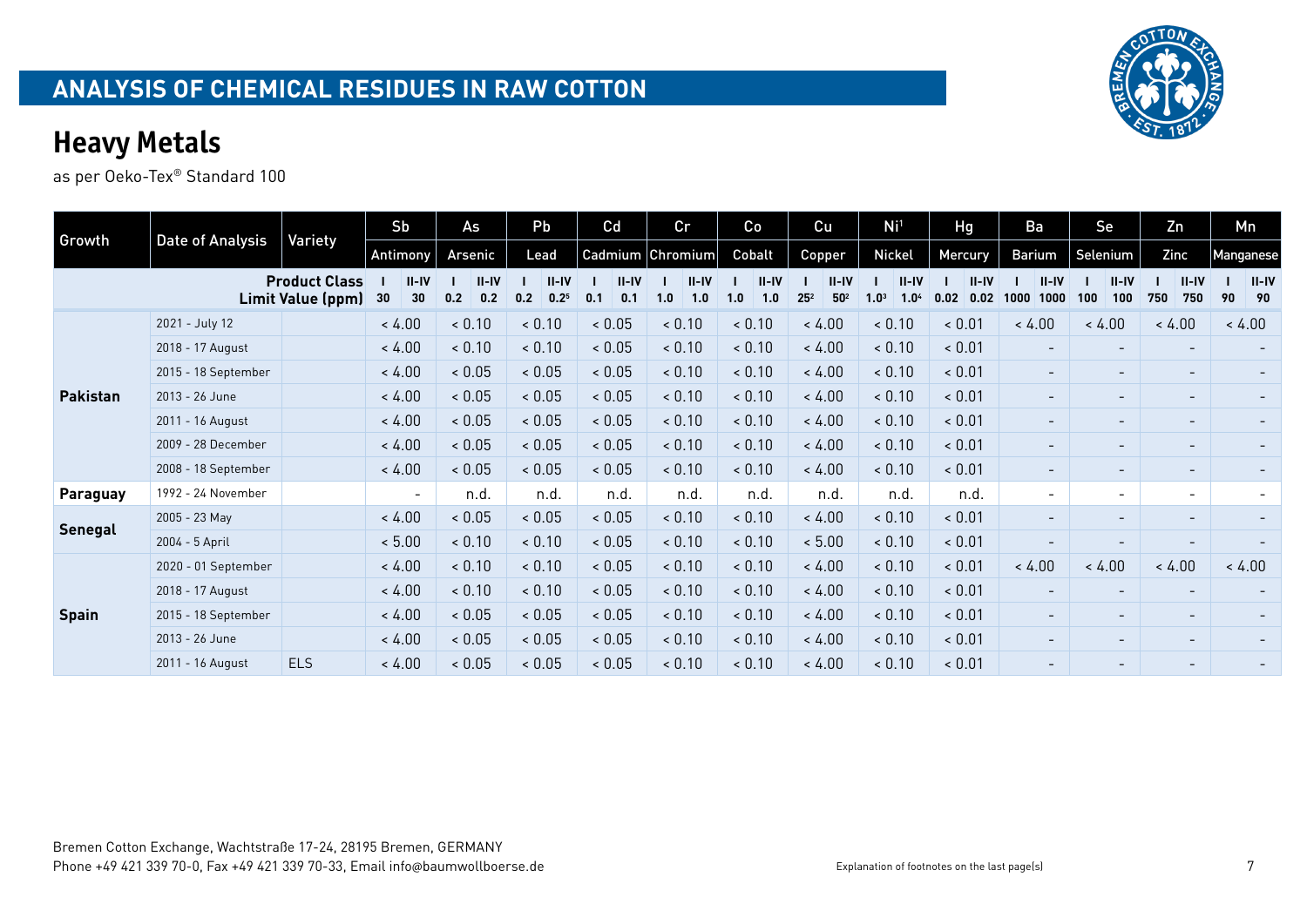|                   |                     |                                           | Sb                       | As                    | Pb                            | Cd                      | cr                    | Co                    | Cu                                            | Ni <sup>1</sup>                                 | <b>Hg</b>                 | Ba                      | Se                       | Zn                       | Mn                   |
|-------------------|---------------------|-------------------------------------------|--------------------------|-----------------------|-------------------------------|-------------------------|-----------------------|-----------------------|-----------------------------------------------|-------------------------------------------------|---------------------------|-------------------------|--------------------------|--------------------------|----------------------|
| Growth            | Date of Analysis    | Variety                                   | Antimony                 | Arsenic               | Lead                          |                         | Cadmium Chromium      | Cobalt                | Copper                                        | <b>Nickel</b>                                   | Mercury                   | Barium                  | Selenium                 | Zinc                     | Manganese            |
|                   |                     | <b>Product Class</b><br>Limit Value (ppm) | $II - IV$<br>30<br>30    | $II-IV$<br>0.2<br>0.2 | $II - IV$<br>$0.2^{5}$<br>0.2 | $II - IV$<br>0.1<br>0.1 | $II-IV$<br>1.0<br>1.0 | $II-IV$<br>1.0<br>1.0 | $II-IV$<br>25 <sup>2</sup><br>50 <sup>2</sup> | $II-IV$<br>1.0 <sup>3</sup><br>1.0 <sup>4</sup> | $II - IV$<br>0.02<br>0.02 | $II-IV$<br>1000<br>1000 | $II - IV$<br>100<br>100  | $II-IV$<br>750<br>750    | $II$ -IV<br>90<br>90 |
|                   | 2018 - 17 August    | Acala                                     | < 4.00                   | < 0.10                | < 0.10                        | ${}< 0.05$              | < 0.10                | < 0.10                | < 4.00                                        | < 0.10                                          | & 0.01                    |                         | $\overline{\phantom{a}}$ | $\sim$                   |                      |
|                   | 2013 - 26 June      | Barakat                                   | < 4.00                   | ${}< 0.05$            | < 0.05                        | ${}< 0.05$              | < 0.10                | & 0.10                | < 4.00                                        | & 0.10                                          | & 0.01                    | $\sim$                  | $\overline{\phantom{0}}$ | $\overline{\phantom{a}}$ |                      |
|                   | 2011 - 16 August    | Barakat                                   | < 4.00                   | < 0.05                | < 0.05                        | ${}< 0.05$              | < 0.10                | < 0.10                | < 4.00                                        | < 0.10                                          | & 0.01                    | $\sim$                  | $\overline{\phantom{0}}$ | $\overline{\phantom{a}}$ |                      |
|                   | 2009 - 28 December  | Barakat                                   | < 4.00                   | < 0.05                | ${}< 0.05$                    | ${}< 0.05$              | < 0.10                | < 0.10                | < 4.00                                        | & 0.10                                          | & 0.01                    | $\sim$                  | $\overline{\phantom{a}}$ | $\overline{\phantom{a}}$ |                      |
| <b>Sudan</b>      | 2008 - 18 September | Barakat                                   | < 4.00                   | ${}< 0.05$            | ${}< 0.05$                    | ${}< 0.05$              | < 0.10                | & 0.10                | < 4.00                                        | < 0.10                                          | < 0.01                    | $\sim$                  | $\overline{\phantom{a}}$ | $\overline{\phantom{a}}$ |                      |
|                   | 2007 - 22 June      | Barakat                                   | < 4.00                   | < 0.05                | ${}< 0.05$                    | ${}< 0.05$              | < 0.10                | < 0.10                | < 4.00                                        | < 0.10                                          | & 0.01                    | $\sim$                  | $\overline{\phantom{0}}$ | $\overline{\phantom{a}}$ |                      |
|                   | 2005 - 23 May       | Acala                                     | < 4.00                   | < 0.05                | < 0.05                        | ${}< 0.05$              | < 0.10                | 0.10                  | < 4.00                                        | & 0.10                                          | < 0.01                    | $\sim$                  | $\overline{\phantom{0}}$ | $\overline{\phantom{0}}$ |                      |
|                   | 2005 - 23 May       | Barakat                                   | < 4.00                   | < 0.05                | < 0.05                        | ${}< 0.05$              | < 0.10                | & 0.10                | < 4.00                                        | < 0.10                                          | & 0.01                    | $\sim$ $^{-1}$          | $\overline{\phantom{0}}$ | $\overline{\phantom{0}}$ |                      |
|                   | 2004 - 5 April      | Barakat                                   | < 5.00                   | & 0.10                | < 0.10                        | ${}< 0.05$              | < 0.10                | < 0.10                | < 5.00                                        | < 0.10                                          | & 0.01                    | $\sim$                  | $\overline{\phantom{0}}$ | $\overline{\phantom{a}}$ |                      |
|                   | 2002 - 9 December   | Barakat                                   | < 0.10                   | < 0.10                | < 0.10                        | ${}< 0.05$              | < 0.10                | 0.10                  | 0.35                                          | & 0.10                                          | & 0.01                    | $\sim$                  | $\overline{\phantom{0}}$ | $\overline{\phantom{a}}$ |                      |
|                   | 2007 - 22 June      |                                           | < 4.00                   | < 0.05                | < 0.05                        | ${}< 0.05$              | < 0.10                | < 0.10                | < 4.00                                        | 0.12                                            | < 0.01                    |                         |                          | $\overline{\phantom{a}}$ |                      |
| <b>Syria</b>      | 2002 - 9 December   |                                           | < 0.10                   | < 0.10                | & 0.10                        | < 0.05                  | < 0.10                | 0.10                  | 0.63                                          | & 0.10                                          | < 0.01                    |                         |                          | $\overline{\phantom{a}}$ |                      |
|                   | 1992 - 24 November  |                                           | $\overline{\phantom{a}}$ | n.d.                  | n.d.                          | n.d.                    | n.d.                  | n.d.                  | n.d.                                          | n.d.                                            | n.d.                      | $\sim$                  | $\overline{\phantom{0}}$ | $\sim$                   |                      |
| <b>Tajikistan</b> | 2015 - 18 September |                                           | < 4.00                   | < 0.05                | & 0.05                        | ${}< 0.05$              | < 0.10                | < 0.10                | < 4.00                                        | & 0.10                                          | & 0.01                    | $\overline{a}$          | $\overline{\phantom{0}}$ | $\overline{\phantom{a}}$ |                      |
|                   | 2013 - 26 June      |                                           | < 4.00                   | < 0.05                | < 0.05                        | ${}< 0.05$              | < 0.10                | & 0.10                | < 4.00                                        | < 0.10                                          | & 0.01                    | $\sim$                  | $\overline{\phantom{a}}$ | $\overline{\phantom{a}}$ |                      |
|                   | 2009 - 28 December  |                                           | < 4.00                   | < 0.05                | < 0.05                        | < 0.05                  | < 0.10                | < 0.10                | < 4.00                                        | < 0.10                                          | < 0.01                    |                         |                          | $\overline{\phantom{0}}$ |                      |
| <b>Tanzania</b>   | 2008 - 18 September |                                           | < 4.00                   | < 0.05                | < 0.05                        | ${}< 0.05$              | < 0.10                | < 0.10                | < 4.00                                        | < 0.10                                          | < 0.01                    |                         | $\overline{\phantom{a}}$ | $\overline{\phantom{a}}$ |                      |
|                   | 2007 - 22 June      | rgd.                                      | < 4.00                   | < 0.05                | < 0.05                        | < 0.05                  | < 0.10                | < 0.10                | < 4.00                                        | < 0.10                                          | < 0.01                    |                         |                          | $\overline{\phantom{0}}$ |                      |

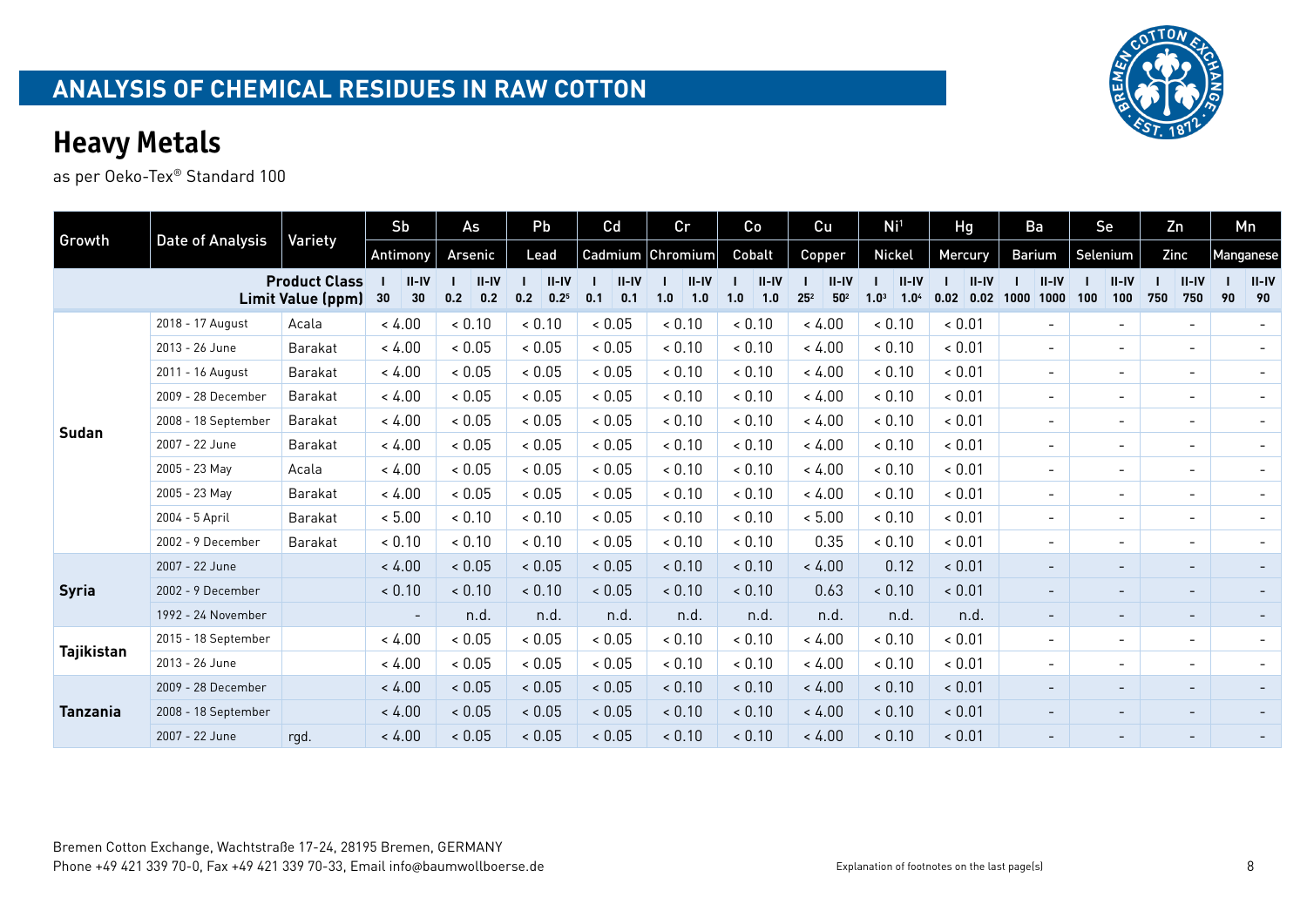

| Growth        |                     | Variety                                   | S <sub>b</sub>                                  | As                      | Pb                                   | Cd                      | cr                      | Co                      | Cu                                       | Ni <sup>1</sup>                                   | Hg                        | Ba                        | Se                       | Zn                       | Mn                    |
|---------------|---------------------|-------------------------------------------|-------------------------------------------------|-------------------------|--------------------------------------|-------------------------|-------------------------|-------------------------|------------------------------------------|---------------------------------------------------|---------------------------|---------------------------|--------------------------|--------------------------|-----------------------|
|               | Date of Analysis    |                                           | Antimony                                        | Arsenic                 | Lead                                 |                         | Cadmium Chromium        | Cobalt                  | Copper                                   | Nickel                                            | <b>Mercury</b>            | Barium                    | Selenium                 | Zinc                     | Manganese             |
|               |                     | <b>Product Class</b><br>Limit Value (ppm) | $II - IV$<br>30 <sub>2</sub><br>30 <sub>2</sub> | $II - IV$<br>0.2<br>0.2 | $II - IV$<br>0.2 <sup>5</sup><br>0.2 | $II - IV$<br>0.1<br>0.1 | $II - IV$<br>1.0<br>1.0 | $II - IV$<br>1.0<br>1.0 | $II - IV$<br>50 <sup>2</sup><br>$25^{2}$ | $II - IV$<br>1.0 <sup>4</sup><br>1.0 <sup>3</sup> | $II - IV$<br>0.02<br>0.02 | $II - IV$<br>1000<br>1000 | $II-IV$<br>100<br>100    | $II - IV$<br>750<br>750  | $II - IV$<br>90<br>90 |
|               | 2021 - July 12      |                                           | < 4.00                                          | 0.10                    | 0.10                                 | < 0.05                  | < 0.10                  | < 0.10                  | < 4.00                                   | 0.10                                              | & 0.01                    | < 4.00                    | < 4.00                   | < 4.00                   | < 4.00                |
|               | 2018 - 17 August    | rgd.                                      | < 4.00                                          | < 0.10                  | < 0.10                               | & 0.05                  | < 0.10                  | < 0.10                  | < 4.00                                   | 0.10                                              | & 0.01                    | $\overline{\phantom{0}}$  | $\overline{\phantom{0}}$ | $\overline{\phantom{0}}$ |                       |
| <b>Turkey</b> | 2008 - 18 September | <b>LS</b>                                 | < 4.00                                          | 0.05                    | & 0.05                               | < 0.05                  | 0.11                    | < 0.10                  | < 4.00                                   | 0.15                                              | & 0.01                    | $\overline{\phantom{0}}$  | $\overline{\phantom{0}}$ | $\overline{\phantom{0}}$ |                       |
|               | 2005 - 23 May       | Southeast rgd.                            | < 4.00                                          | 0.05                    | & 0.05                               | & 0.05                  | < 0.10                  | < 0.10                  | < 4.00                                   | 0.10                                              | & 0.01                    | $\overline{\phantom{0}}$  | $\overline{\phantom{0}}$ | $\overline{\phantom{a}}$ |                       |
|               | 2004 - 5 April      | Eastern rgd.                              | < 5.00                                          | < 0.10                  | < 0.10                               | & 0.05                  | < 0.10                  | < 0.10                  | < 5.00                                   | 0.10                                              | & 0.01                    | $\overline{\phantom{0}}$  | $\overline{\phantom{0}}$ | $\overline{\phantom{0}}$ |                       |
|               | 1992 - 24 November  |                                           | $\sim$                                          | n.d.                    | n.d.                                 | n.d.                    | n.d.                    | n.d.                    | n.d.                                     | n.d.                                              | n.d.                      | -                         | $\overline{\phantom{a}}$ | $\overline{\phantom{0}}$ |                       |
| Turk-         | 2018 - 17 August    |                                           | < 4.00                                          | < 0.10                  | 0.10                                 | < 0.05                  | 0.10                    | 0.10                    | < 4.00                                   | 0.10                                              | < 0.01                    | $\overline{\phantom{0}}$  | $\overline{\phantom{0}}$ | $\overline{\phantom{0}}$ |                       |
| menistan      | 1992 - 24 November  |                                           | $\sim$                                          | n.d.                    | n.d.                                 | n.d.                    | n.d.                    | n.d.                    | n.d.                                     | n.d.                                              | n.d.                      | $\overline{\phantom{0}}$  | $\overline{\phantom{a}}$ | $\overline{\phantom{a}}$ |                       |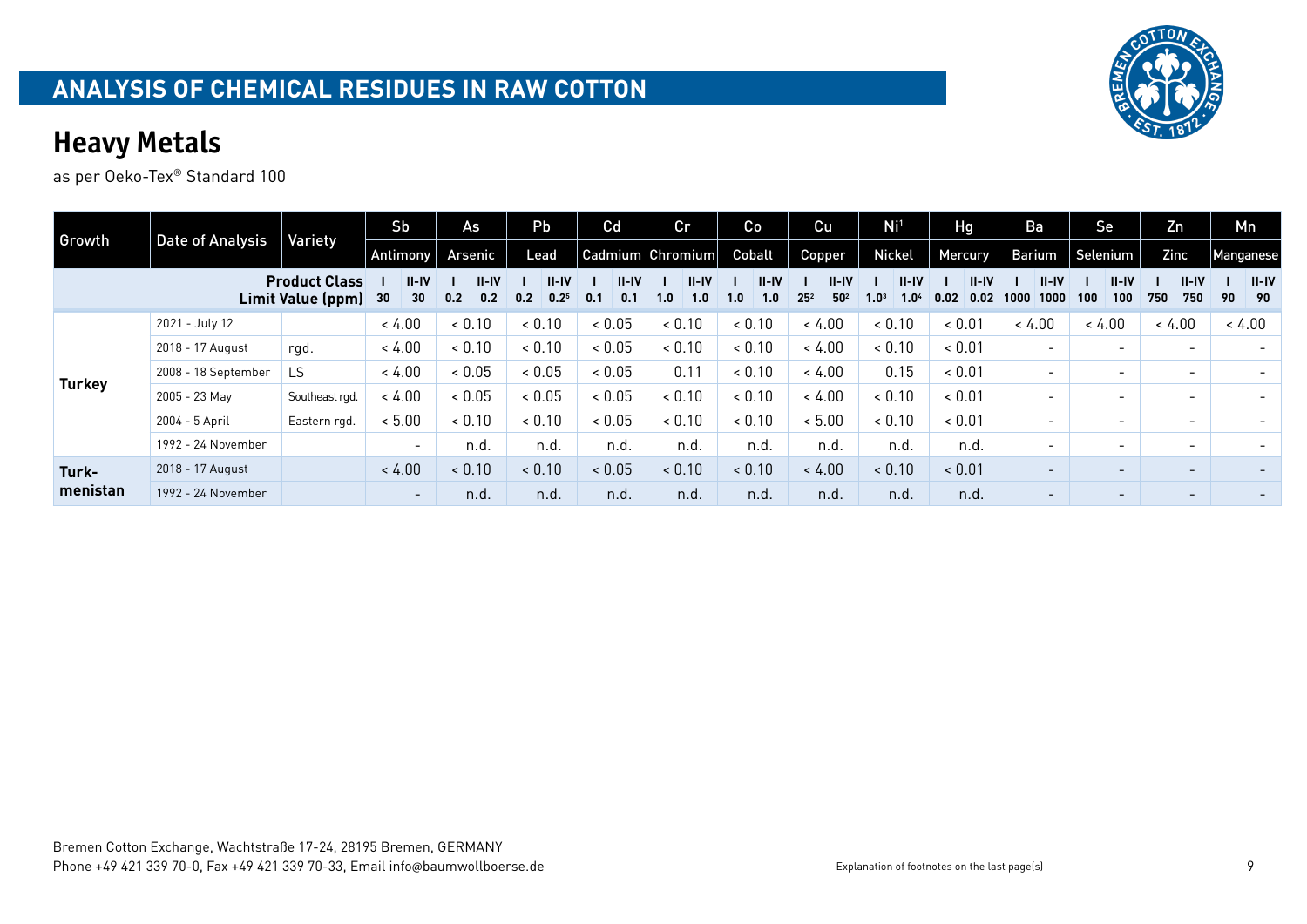|            |                     |                                           | Sb                    | As                    | Pb                                   | Cd                      | cr                      | Co                      | Cu                                   | Ni <sup>1</sup>                                 | Hg                      | Ba                       | Se                       | Zn                       | Mn        |               |
|------------|---------------------|-------------------------------------------|-----------------------|-----------------------|--------------------------------------|-------------------------|-------------------------|-------------------------|--------------------------------------|-------------------------------------------------|-------------------------|--------------------------|--------------------------|--------------------------|-----------|---------------|
| Growth     | Date of Analysis    | Variety                                   | <b>Antimony</b>       | Arsenic               | Lead                                 |                         | Cadmium Chromium        | Cobalt                  | Copper                               | Nickel                                          | Mercury                 | Barium                   | Selenium                 | Zinc                     | Manganese |               |
|            |                     | <b>Product Class</b><br>Limit Value (ppm) | $II - IV$<br>30<br>30 | $II-IV$<br>0.2<br>0.2 | $II - IV$<br>0.2 <sup>5</sup><br>0.2 | $II - IV$<br>0.1<br>0.1 | $II - IV$<br>1.0<br>1.0 | $II - IV$<br>1.0<br>1.0 | $II-IV$<br>$25^2$<br>50 <sup>2</sup> | $II-IV$<br>1.0 <sup>3</sup><br>1.0 <sup>4</sup> | $II-IV$<br>0.02<br>0.02 | $II-IV$<br>1000<br>1000  | $II-IV$<br>100<br>100    | $II-IV$<br>750<br>750    | 90        | $II-IV$<br>90 |
|            | 2020 - 17 December  | Pima                                      | < 4.00                | < 0.10                | < 0.10                               | < 0.05                  | < 0.10                  | 0.10                    | < 4.00                               | < 0.10                                          | < 0.01                  | < 4.00                   | < 4.00                   | < 4.00                   | < 4.00    |               |
|            | 2020 - 01 September | Upland                                    | < 4.00                | < 0.10                | < 0.10                               | < 0.05                  | < 0.10                  | < 0.10                  | < 4.00                               | < 0.10                                          | ~< 0.01                 | < 4.00                   | < 4.00                   | < 4.00                   | < 4.00    |               |
|            | 2018 - 17 August    | <b>EMOT</b>                               | < 4.00                | < 0.10                | < 0.10                               | < 0.05                  | < 0.10                  | < 0.10                  | < 4.00                               | < 0.10                                          | < 0.01                  |                          |                          | $\overline{\phantom{a}}$ |           |               |
|            | 2015 - 18 September | Pima                                      | < 4.00                | 0.05                  | ${}< 0.05$                           | < 0.05                  | < 0.10                  | < 0.10                  | < 4.00                               | < 0.10                                          | < 0.01                  | $-$                      | $\overline{\phantom{a}}$ | $\overline{\phantom{a}}$ |           |               |
|            | 2013 - 26 June      | Mem./East.                                | < 4.00                | < 0.05                | < 0.05                               | < 0.05                  | < 0.10                  | < 0.10                  | < 4.00                               | < 0.10                                          | < 0.01                  | $\overline{\phantom{0}}$ | $\overline{\phantom{0}}$ | $\overline{\phantom{a}}$ |           |               |
|            | 2013 - 26 June      | Pima                                      | < 4.00                | 0.05                  | < 0.05                               | < 0.05                  | < 0.10                  | < 0.10                  | < 4.00                               | < 0.10                                          | < 0.01                  | $\overline{\phantom{0}}$ | $\overline{\phantom{0}}$ | $\overline{\phantom{a}}$ |           |               |
|            | 2011 - 16 August    |                                           | < 4.00                | < 0.05                | < 0.05                               | < 0.05                  | < 0.10                  | 0.10                    | < 4.00                               | 0.13                                            | < 0.01                  | $\sim$                   | $\overline{\phantom{a}}$ | $\overline{\phantom{a}}$ |           |               |
|            | 2009 - 28 December  | Pima                                      | < 4.00                | < 0.05                | < 0.05                               | < 0.05                  | < 0.10                  | < 0.10                  | < 4.00                               | < 0.10                                          | < 0.01                  | $\overline{\phantom{a}}$ | $\overline{\phantom{a}}$ | $\overline{\phantom{a}}$ |           | $\sim$        |
| <b>USA</b> | 2008 - 18 September | Calif. SJV                                | < 4.00                | < 0.05                | < 0.05                               | < 0.05                  | < 0.10                  | < 0.10                  | < 4.00                               | < 0.10                                          | < 0.01                  | $\sim$                   | $\overline{\phantom{a}}$ | $\overline{\phantom{a}}$ |           |               |
|            | 2007 - 22 June      | Calif. Acala                              | < 4.00                | < 0.05                | < 0.05                               | < 0.05                  | < 0.10                  | 0.10                    | < 4.00                               | < 0.10                                          | < 0.01                  | $\overline{\phantom{0}}$ | $\overline{\phantom{a}}$ | $\overline{\phantom{a}}$ |           |               |
|            | 2007 - 22 June      | Calif. Pima                               | < 4.00                | & 0.05                | < 0.05                               | < 0.05                  | < 0.10                  | < 0.10                  | < 4.00                               | 0.11                                            | < 0.01                  | $\overline{\phantom{a}}$ | $\overline{\phantom{0}}$ | $\overline{\phantom{a}}$ |           |               |
|            | 2005 - 23 May       | Calif. Pima                               | < 4.00                | < 0.05                | < 0.05                               | < 0.05                  | < 0.10                  | < 0.10                  | < 4.00                               | < 0.10                                          | < 0.01                  | $\overline{\phantom{0}}$ | $\overline{\phantom{0}}$ | $\overline{\phantom{a}}$ |           |               |
|            | 2005 - 23 May       | Mem./East.                                | < 4.00                | < 0.05                | < 0.05                               | < 0.05                  | < 0.10                  | < 0.10                  | < 4.00                               | < 0.10                                          | < 0.01                  | $\overline{\phantom{a}}$ | $\overline{\phantom{a}}$ | $\overline{\phantom{a}}$ |           | $\sim$        |
|            | 2004 - 5 April      | Pima                                      | < 5.00                | < 0.10                | < 0.10                               | < 0.05                  | < 0.10                  | < 0.10                  | < 5.00                               | < 0.10                                          | < 0.01                  |                          | $\overline{\phantom{0}}$ | $\overline{\phantom{a}}$ |           |               |
|            | 2002 - 9 December   | Calif. SJV                                | < 0.10                | 0.10                  | 0.10                                 | < 0.05                  | < 0.10                  | 0.10                    | 0.13                                 | < 0.10                                          | < 0.01                  | $\overline{\phantom{0}}$ | $\overline{\phantom{a}}$ | $\overline{\phantom{a}}$ |           |               |
|            | 2002 - 9 December   | Calif. Pima                               | < 0.10                | < 0.10                | < 0.10                               | < 0.05                  | 0.35                    | 0.10                    | 0.44                                 | < 0.10                                          | < 0.01                  | $\overline{\phantom{0}}$ | $\overline{\phantom{a}}$ | $\overline{\phantom{a}}$ |           |               |
|            | 2002 - 9 December   | El Paso Pima                              | < 0.10                | < 0.10                | < 0.10                               | < 0.05                  | < 0.10                  | 0.10                    | 0.65                                 | < 0.10                                          | < 0.01                  | $\overline{\phantom{0}}$ | $\overline{\phantom{0}}$ | $\overline{\phantom{a}}$ |           |               |
|            | 1998 - 26 Februar   | El Paso 1517                              | $\blacksquare$        | n.d.                  | n.d.                                 | n.d.                    | n.d.                    | n.d.                    | n.d.                                 | n.d.                                            | n.d.                    |                          | $\qquad \qquad$          |                          |           |               |

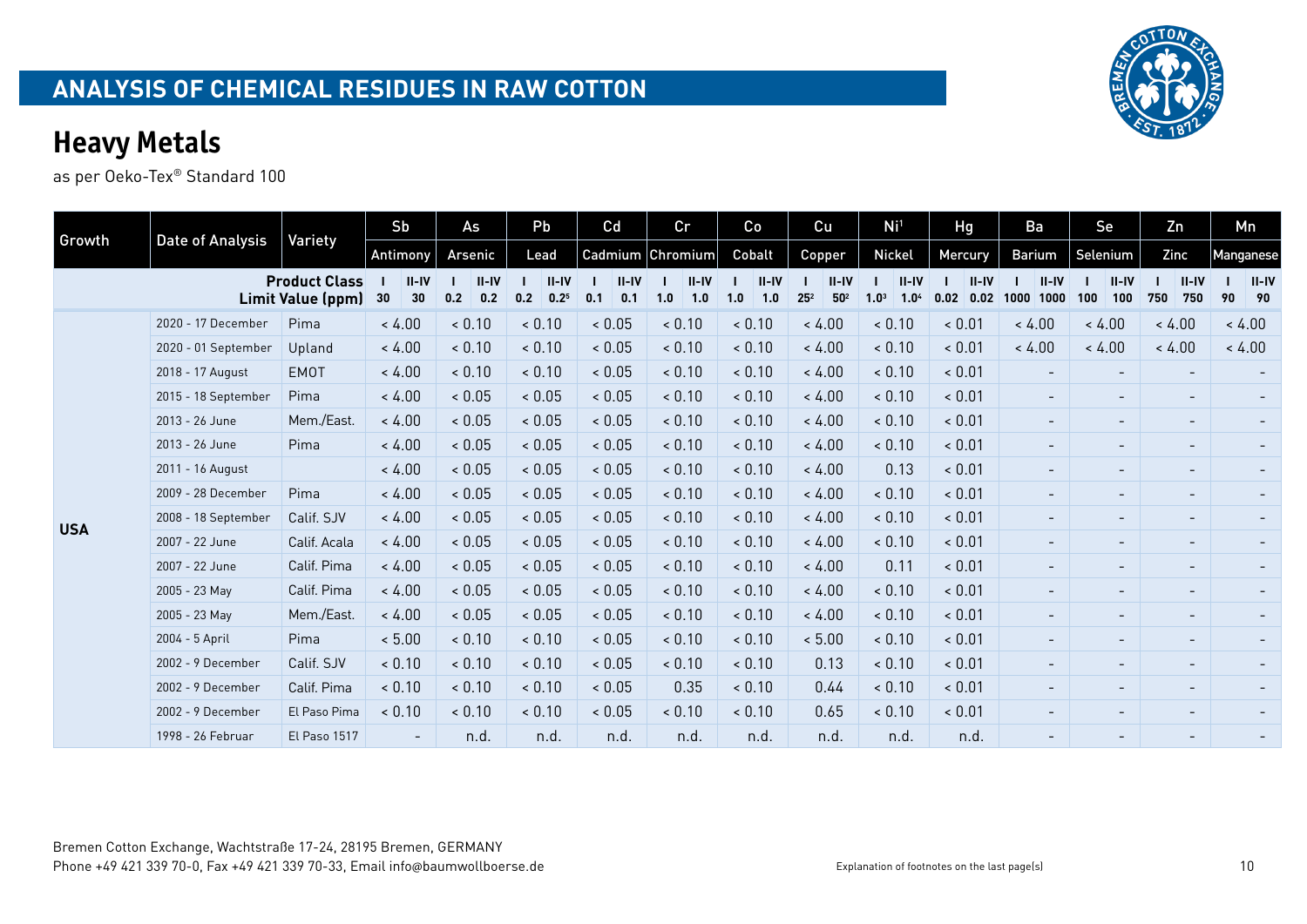as per Oeko-Tex® Standard 100

|                   |                                                                                                                                                                                                                                                                                                                                                                           |                                           | Sb                       | As                      | Pb                                   | Cd                    | cr                      | Co                      | Cu                                     | Ni <sup>1</sup>                                 | Hg                        | Ba                       | Se                       | Zn                       | Mn                  |
|-------------------|---------------------------------------------------------------------------------------------------------------------------------------------------------------------------------------------------------------------------------------------------------------------------------------------------------------------------------------------------------------------------|-------------------------------------------|--------------------------|-------------------------|--------------------------------------|-----------------------|-------------------------|-------------------------|----------------------------------------|-------------------------------------------------|---------------------------|--------------------------|--------------------------|--------------------------|---------------------|
| Growth            | Date of Analysis                                                                                                                                                                                                                                                                                                                                                          | Variety                                   | Antimony                 | Arsenic                 | Lead                                 |                       | Cadmium Chromium        | Cobalt                  | <b>Copper</b>                          | Nickel                                          | Mercury                   | <b>Barium</b>            | Selenium                 | Zinc                     | Manganese           |
|                   |                                                                                                                                                                                                                                                                                                                                                                           | <b>Product Class</b><br>Limit Value (ppm) | $II - IV$<br>30<br>30    | $II - IV$<br>0.2<br>0.2 | $II - IV$<br>0.2<br>0.2 <sup>5</sup> | $II-IV$<br>0.1<br>0.1 | $II - IV$<br>1.0<br>1.0 | $II - IV$<br>1.0<br>1.0 | $II-IV$<br>50 <sup>2</sup><br>$25^{2}$ | $II-IV$<br>1.0 <sup>3</sup><br>1.0 <sup>4</sup> | $II - IV$<br>0.02<br>0.02 | $II-IV$<br>1000<br>1000  | $II-IV$<br>100<br>100    | $II-IV$<br>750<br>750    | $II-IV$<br>90<br>90 |
|                   | 2015 - 18 September                                                                                                                                                                                                                                                                                                                                                       |                                           | < 4.00                   | < 0.05                  | < 0.05                               | < 0.05                | < 0.10                  | < 0.10                  | < 4.00                                 | < 0.10                                          | < 0.01                    |                          |                          |                          |                     |
|                   | 2011 - 16 August                                                                                                                                                                                                                                                                                                                                                          |                                           | < 4.00                   | < 0.05                  | 0.05                                 | < 0.05                | < 0.10                  | < 0.10                  | < 4.00                                 | < 0.10                                          | < 0.01                    | $\overline{\phantom{0}}$ | $\overline{\phantom{a}}$ | $\overline{\phantom{a}}$ |                     |
|                   | 2009 - 28 December                                                                                                                                                                                                                                                                                                                                                        |                                           | < 4.00                   | < 0.05                  | < 0.05                               | < 0.05                | < 0.10                  | < 0.10                  | < 4.00                                 | < 0.10                                          | < 0.01                    | $\overline{\phantom{0}}$ |                          | $\overline{\phantom{a}}$ |                     |
| <b>Uzbekistan</b> | 2008 - 18 September                                                                                                                                                                                                                                                                                                                                                       |                                           | < 4.00                   | < 0.05                  | < 0.05                               | < 0.05                | < 0.10                  | < 0.10                  | < 4.00                                 | < 0.10                                          | < 0.01                    | $\overline{\phantom{0}}$ |                          | $\overline{\phantom{a}}$ |                     |
|                   | 2004 - 5 April                                                                                                                                                                                                                                                                                                                                                            |                                           | < 5.00                   | < 0.10                  | < 0.10                               | < 0.05                | < 0.10                  | < 0.10                  | < 5.00                                 | < 0.10                                          | < 0.01                    | $\overline{\phantom{0}}$ |                          | $\overline{\phantom{a}}$ |                     |
|                   | 2002 - 9 December                                                                                                                                                                                                                                                                                                                                                         |                                           | < 0.10                   | < 0.10                  | < 0.10                               | < 0.05                | < 0.10                  | < 0.10                  | 0.64                                   | < 0.10                                          | < 0.01                    | $\overline{\phantom{0}}$ |                          | $\overline{\phantom{a}}$ |                     |
|                   | 1992 - 24 November                                                                                                                                                                                                                                                                                                                                                        |                                           | $\overline{\phantom{a}}$ | n.d.                    | n.d.                                 | n.d.                  | n.d.                    | n.d.                    | n.d.                                   | n.d.                                            | n.d.                      | $\sim$                   | $\overline{\phantom{a}}$ | $\overline{\phantom{a}}$ |                     |
|                   | 2009 - 28 December                                                                                                                                                                                                                                                                                                                                                        |                                           | < 4.00                   | & 0.05                  | < 0.05                               | ${}< 0.05$            | < 0.10                  | & 0.10                  | < 4.00                                 | < 0.10                                          | & 0.01                    | $\overline{\phantom{0}}$ | $\overline{\phantom{a}}$ | $\overline{\phantom{a}}$ |                     |
|                   | 2007 - 22 June                                                                                                                                                                                                                                                                                                                                                            |                                           | < 4.00                   | & 0.05                  | ${}< 0.05$                           | ${}< 0.05$            | < 0.10                  | & 0.10                  | < 4.00                                 | & 0.10                                          | & 0.01                    | $\overline{\phantom{0}}$ | $\overline{\phantom{a}}$ | $\overline{\phantom{a}}$ |                     |
| <b>Zimbabwe</b>   | 2005 - 23 May                                                                                                                                                                                                                                                                                                                                                             |                                           | < 4.00                   | & 0.05                  | < 0.05                               | ${}< 0.05$            | < 0.10                  | & 0.10                  | < 4.00                                 | & 0.10                                          | & 0.01                    | $\overline{\phantom{0}}$ | $\overline{\phantom{a}}$ | $\overline{\phantom{a}}$ |                     |
|                   | 2004 - 5 April                                                                                                                                                                                                                                                                                                                                                            |                                           | < 5.00                   | < 0.10                  | < 0.10                               | ${}< 0.05$            | < 0.10                  | < 0.10                  | < 5.00                                 | < 0.10                                          | & 0.01                    | $\overline{\phantom{0}}$ | $\overline{\phantom{a}}$ | $\overline{\phantom{a}}$ |                     |
|                   | 2002 - 9 December                                                                                                                                                                                                                                                                                                                                                         |                                           | & 0.10                   | & 0.10                  | < 0.10                               | ${}< 0.05$            | < 0.10                  | < 0.10                  | 0.30                                   | < 0.10                                          | & 0.01                    | -                        | $\overline{\phantom{a}}$ | $\overline{\phantom{a}}$ |                     |
| 2021:             | Including the requirement by REACH-Regulation Annex XVII, Entry 27.<br><sup>2</sup> No requirement for accessories and yarns made from inorganic material, respecting the requirements regarding biological active products.<br><sup>3</sup> For metallic accessories and metallized surfaces 0.5 mg/kg.<br>4 For metallic accessories and metallized surfaces 1.0 mg/kg. |                                           |                          |                         |                                      |                       |                         |                         |                                        |                                                 |                           |                          |                          |                          |                     |

5 Requirement for accessories made from glass <0.1%

Limit of quantitation: Hg 0.01 mg/kg; Cd 0.05 mg/kg; As, Pb, Cr, Co, Ni 0.1 mg/kg; Sb, Cu, Ba, Se, Zn, Mn 4.0 mg/kg.

Method: Extraction with artificial acid perspiration solution; determination using ICP-MS.

n.d. = not detectable